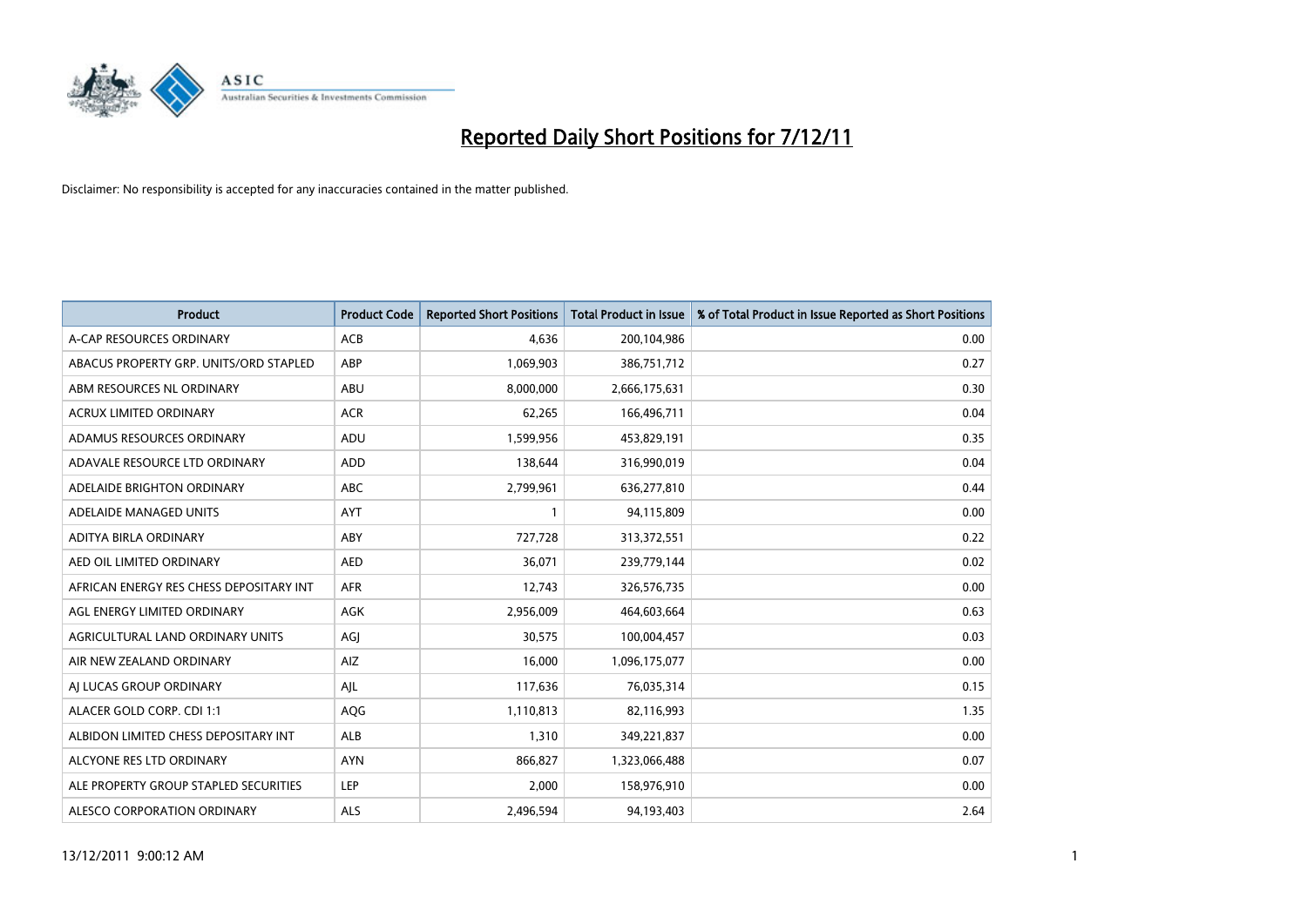

| <b>Product</b>                         | <b>Product Code</b> | <b>Reported Short Positions</b> | <b>Total Product in Issue</b> | % of Total Product in Issue Reported as Short Positions |
|----------------------------------------|---------------------|---------------------------------|-------------------------------|---------------------------------------------------------|
| ALKANE RESOURCES LTD ORDINARY          | <b>ALK</b>          | 8,356,524                       | 269,028,158                   | 3.09                                                    |
| ALLIANCE RESOURCES ORDINARY            | AGS                 | 13,756                          | 341,172,309                   | 0.00                                                    |
| ALLIED GOLD MIN PLC CDI 1:1            | <b>ALD</b>          | 35,261                          | 73,165,755                    | 0.05                                                    |
| ALLIED HEALTH LTD ORDINARY             | <b>AHZ</b>          | 134,528                         | 656,324,383                   | 0.02                                                    |
| ALTONA MINING LTD ORDINARY             | <b>AOH</b>          | 841,336                         | 518,687,704                   | 0.17                                                    |
| ALUMINA LIMITED ORDINARY               | <b>AWC</b>          | 43,191,741                      | 2,440,196,187                 | 1.78                                                    |
| AMADEUS ENERGY ORDINARY                | AMU                 | 454.000                         | 275, 167, 211                 | 0.16                                                    |
| AMALGAMATED HOLDINGS ORDINARY          | <b>AHD</b>          | 592                             | 157,480,461                   | 0.00                                                    |
| AMCOR LIMITED ORDINARY                 | <b>AMC</b>          | 4,544,523                       | 1,221,776,347                 | 0.35                                                    |
| AMP LIMITED ORDINARY                   | AMP                 | 7,814,732                       | 2,854,672,784                 | 0.25                                                    |
| AMPELLA MINING ORDINARY                | <b>AMX</b>          | 655,089                         | 205,985,108                   | 0.31                                                    |
| ANGLOGOLD ASHANTI CDI 5:1              | AGG                 | 1,000                           | 89,207,765                    | 0.00                                                    |
| ANSELL LIMITED ORDINARY                | <b>ANN</b>          | 2,737,990                       | 130,722,865                   | 2.08                                                    |
| ANTARES ENERGY LTD ORDINARY            | AZZ                 | 91,636                          | 263,000,000                   | 0.03                                                    |
| ANZ BANKING GRP LTD ORDINARY           | ANZ                 | 23,015,296                      | 2,634,777,566                 | 0.84                                                    |
| APA GROUP STAPLED SECURITIES           | APA                 | 6,901,162                       | 639,334,625                   | 1.07                                                    |
| APEX MINERALS NL ORDINARY              | <b>AXM</b>          | 885,146                         | 5,550,243,713                 | 0.02                                                    |
| APN EUROPEAN RETAIL UNITS STAPLED SEC. | <b>AEZ</b>          | 11,832                          | 544,910,660                   | 0.00                                                    |
| APN NEWS & MEDIA ORDINARY              | <b>APN</b>          | 24,715,405                      | 630,211,415                   | 3.92                                                    |
| AQUARIUS PLATINUM. ORDINARY            | <b>AOP</b>          | 2,837,242                       | 470,312,578                   | 0.57                                                    |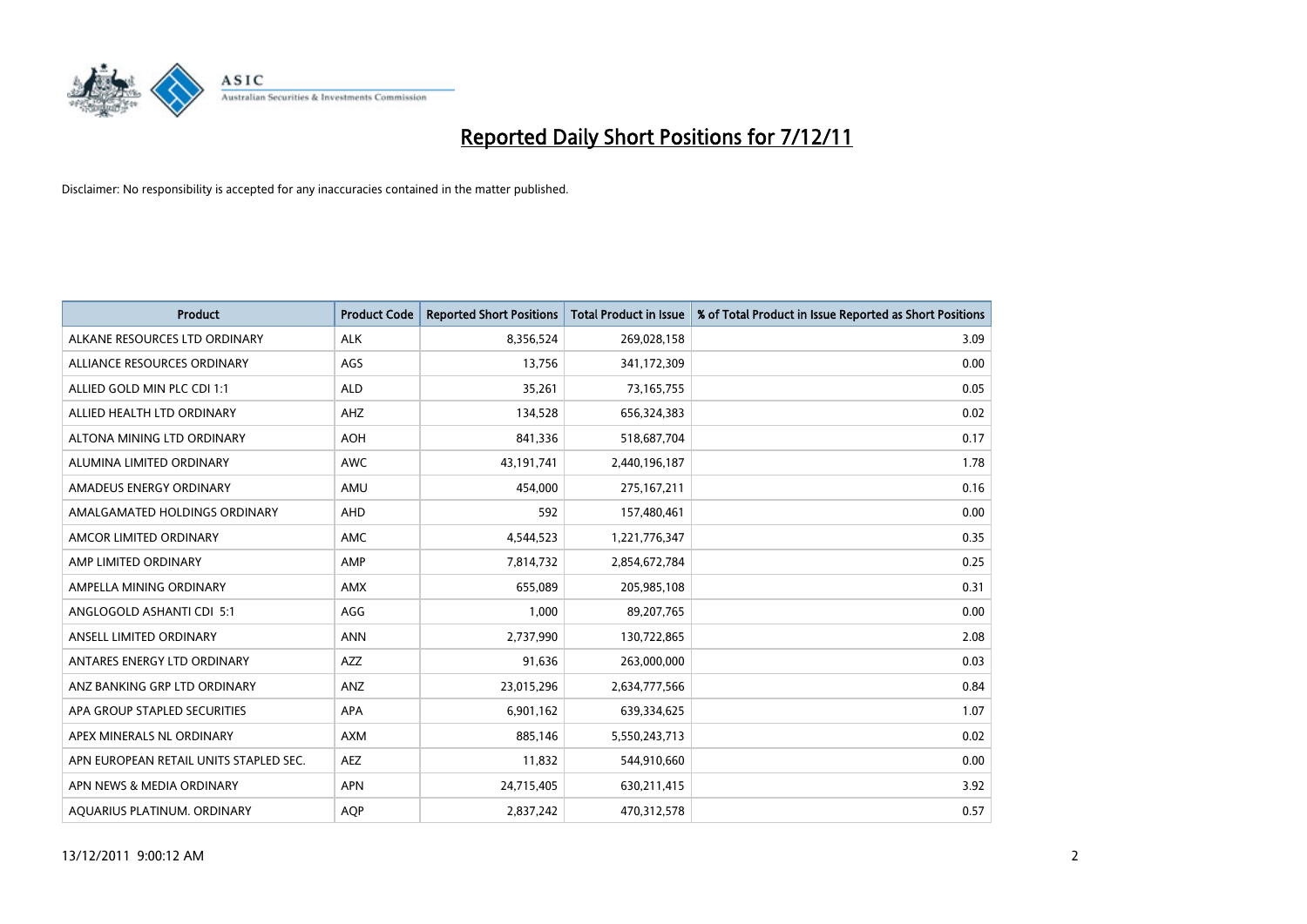

| <b>Product</b>                          | <b>Product Code</b> | <b>Reported Short Positions</b> | <b>Total Product in Issue</b> | % of Total Product in Issue Reported as Short Positions |
|-----------------------------------------|---------------------|---------------------------------|-------------------------------|---------------------------------------------------------|
| AQUILA RESOURCES BONUS DEFERRED         | AQABB               | 208,707                         | 37,436,849                    | 0.55                                                    |
| AQUILA RESOURCES ORDINARY               | <b>AQA</b>          | 5,744,562                       | 374,368,499                   | 1.54                                                    |
| ARAFURA RESOURCE LTD ORDINARY           | <b>ARU</b>          | 11,530,443                      | 367,980,342                   | 3.11                                                    |
| ARB CORPORATION ORDINARY                | <b>ARP</b>          | 14,153                          | 72,481,302                    | 0.01                                                    |
| ARDENT LEISURE GROUP STAPLED SECURITIES | AAD                 | 266,346                         | 324,236,390                   | 0.08                                                    |
| ARISTOCRAT LEISURE ORDINARY             | <b>ALL</b>          | 24,135,873                      | 543,181,024                   | 4.47                                                    |
| ASCIANO LIMITED DEFERRED SETTLEMENT     | <b>AIODC</b>        | 13,793,241                      | 975,367,961                   | 1.41                                                    |
| ASG GROUP LIMITED ORDINARY              | ASZ                 | 184,434                         | 171,456,889                   | 0.11                                                    |
| ASPEN GROUP ORD/UNITS STAPLED           | <b>APZ</b>          | 1,006,675                       | 591,084,183                   | 0.17                                                    |
| ASPIRE MINING LTD ORDINARY              | <b>AKM</b>          | 341,458                         | 620,594,556                   | 0.05                                                    |
| ASTON RES LTD ORDINARY                  | <b>AZT</b>          | 1,302,671                       | 204,668,861                   | 0.65                                                    |
| ASTRO JAP PROP GROUP STAPLED SECURITIES | AJA                 | 28,928                          | 58,445,002                    | 0.04                                                    |
| ASX LIMITED ORDINARY                    | ASX                 | 2,324,274                       | 175,136,729                   | 1.33                                                    |
| ATLAS IRON LIMITED ORDINARY             | <b>AGO</b>          | 16,864,281                      | 894,384,560                   | 1.85                                                    |
| <b>AURORA OIL &amp; GAS ORDINARY</b>    | <b>AUT</b>          | 10,895,681                      | 411,655,343                   | 2.62                                                    |
| AUSDRILL LIMITED ORDINARY               | ASL                 | 70,683                          | 303,154,822                   | 0.02                                                    |
| AUSENCO LIMITED ORDINARY                | AAX                 | 1,217,133                       | 123,258,843                   | 0.98                                                    |
| AUSTAL LIMITED ORDINARY                 | ASB                 | 292,530                         | 188,069,638                   | 0.16                                                    |
| <b>AUSTAR UNITED ORDINARY</b>           | <b>AUN</b>          | 12,527,943                      | 1,271,505,737                 | 0.98                                                    |
| AUSTBROKERS HOLDINGS ORDINARY           | <b>AUB</b>          | 2                               | 55,419,436                    | 0.00                                                    |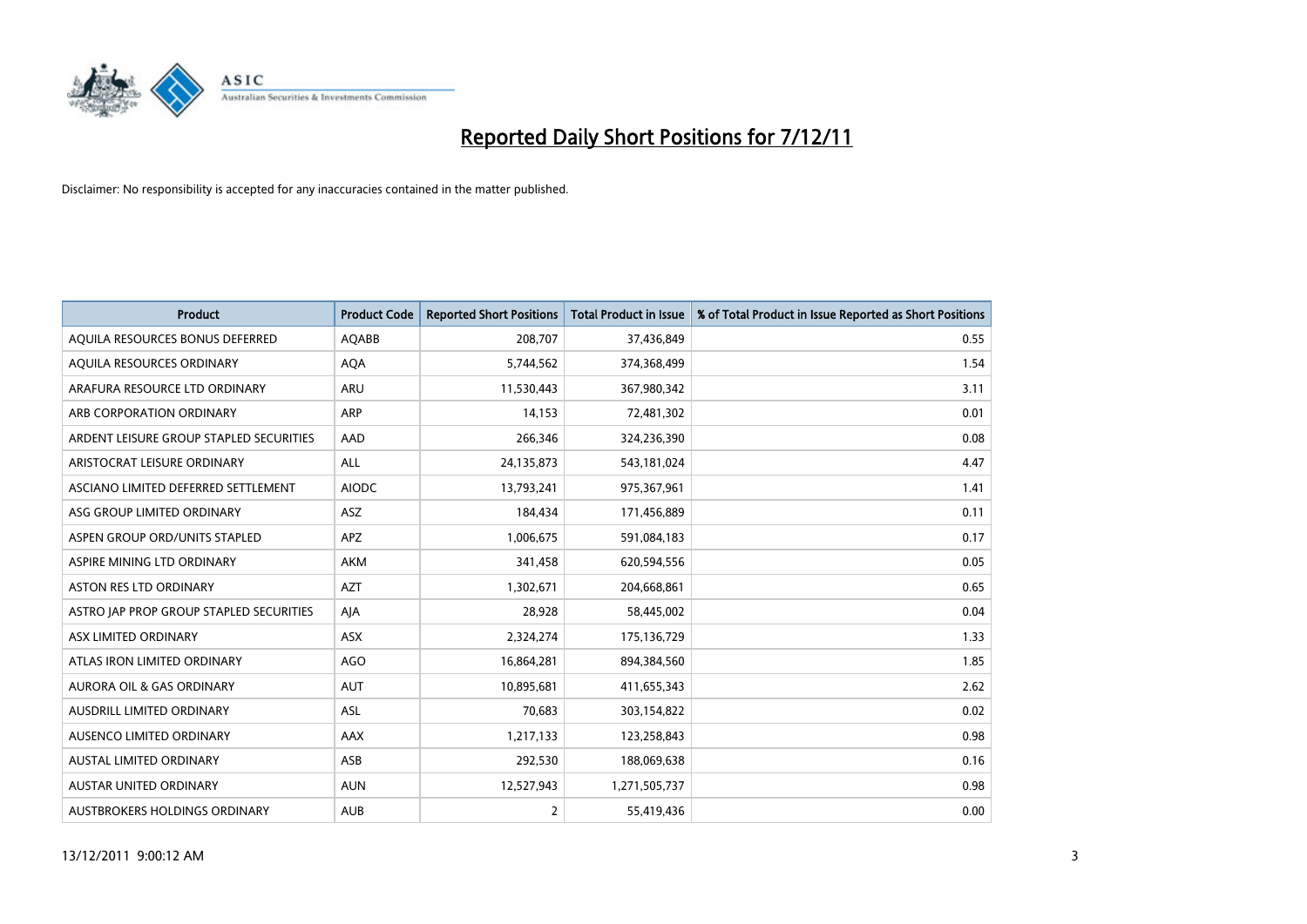

| <b>Product</b>                       | <b>Product Code</b> | <b>Reported Short Positions</b> | <b>Total Product in Issue</b> | % of Total Product in Issue Reported as Short Positions |
|--------------------------------------|---------------------|---------------------------------|-------------------------------|---------------------------------------------------------|
| AUSTIN ENGINEERING ORDINARY          | <b>ANG</b>          | 45,295                          | 72,014,403                    | 0.05                                                    |
| AUSTRAL GOLD ORDINARY                | AGD                 | 87,500                          | 169,139,739                   | 0.05                                                    |
| <b>AUSTRALAND ASSETS ASSETS</b>      | AAZPB               | 1,168                           | 2,750,000                     | 0.04                                                    |
| AUSTRALAND PROPERTY STAPLED SECURITY | <b>ALZ</b>          | 506,814                         | 576,846,597                   | 0.07                                                    |
| AUSTRALIAN AGRICULT, ORDINARY        | AAC                 | 947,106                         | 312,892,824                   | 0.29                                                    |
| <b>AUSTRALIAN EDUCATION UNITS</b>    | <b>AEU</b>          | 625,000                         | 175,465,397                   | 0.36                                                    |
| AUSTRALIAN INFRASTR, UNITS/ORDINARY  | <b>AIX</b>          | 12,157,101                      | 620,733,944                   | 1.94                                                    |
| AUSTRALIAN MINES LTD ORDINARY        | <b>AUZ</b>          | 1,400,000                       | 636,910,317                   | 0.22                                                    |
| AUSTRALIAN PHARM. ORDINARY           | API                 | 700,790                         | 488,115,883                   | 0.14                                                    |
| <b>AUTOMOTIVE HOLDINGS ORDINARY</b>  | AHE                 | 4,887                           | 260,579,682                   | 0.00                                                    |
| AVEXA LIMITED ORDINARY               | <b>AVX</b>          | 243,657                         | 847,688,779                   | 0.03                                                    |
| AWE LIMITED ORDINARY                 | <b>AWE</b>          | 1,807,190                       | 521,871,941                   | 0.34                                                    |
| AZUMAH RESOURCES ORDINARY            | <b>AZM</b>          | 316,721                         | 282,020,356                   | 0.11                                                    |
| <b>BANDANNA ENERGY ORDINARY</b>      | <b>BND</b>          | 1,322,648                       | 528,481,199                   | 0.25                                                    |
| BANK OF QUEENSLAND. ORDINARY         | <b>BOO</b>          | 10,786,851                      | 225,369,547                   | 4.76                                                    |
| BANNERMAN RESOURCES ORDINARY         | <b>BMN</b>          | 191,102                         | 234,435,934                   | 0.08                                                    |
| <b>BASE RES LIMITED ORDINARY</b>     | <b>BSE</b>          | 1,064,197                       | 460,440,029                   | 0.23                                                    |
| BATHURST RESOURCES ORDINARY          | <b>BTU</b>          | 11,161,258                      | 689,447,997                   | 1.62                                                    |
| <b>BAUXITE RESOURCE LTD ORDINARY</b> | <b>BAU</b>          | 123,797                         | 235,379,896                   | 0.06                                                    |
| <b>BC IRON LIMITED ORDINARY</b>      | <b>BCI</b>          | 338,104                         | 95,311,000                    | 0.36                                                    |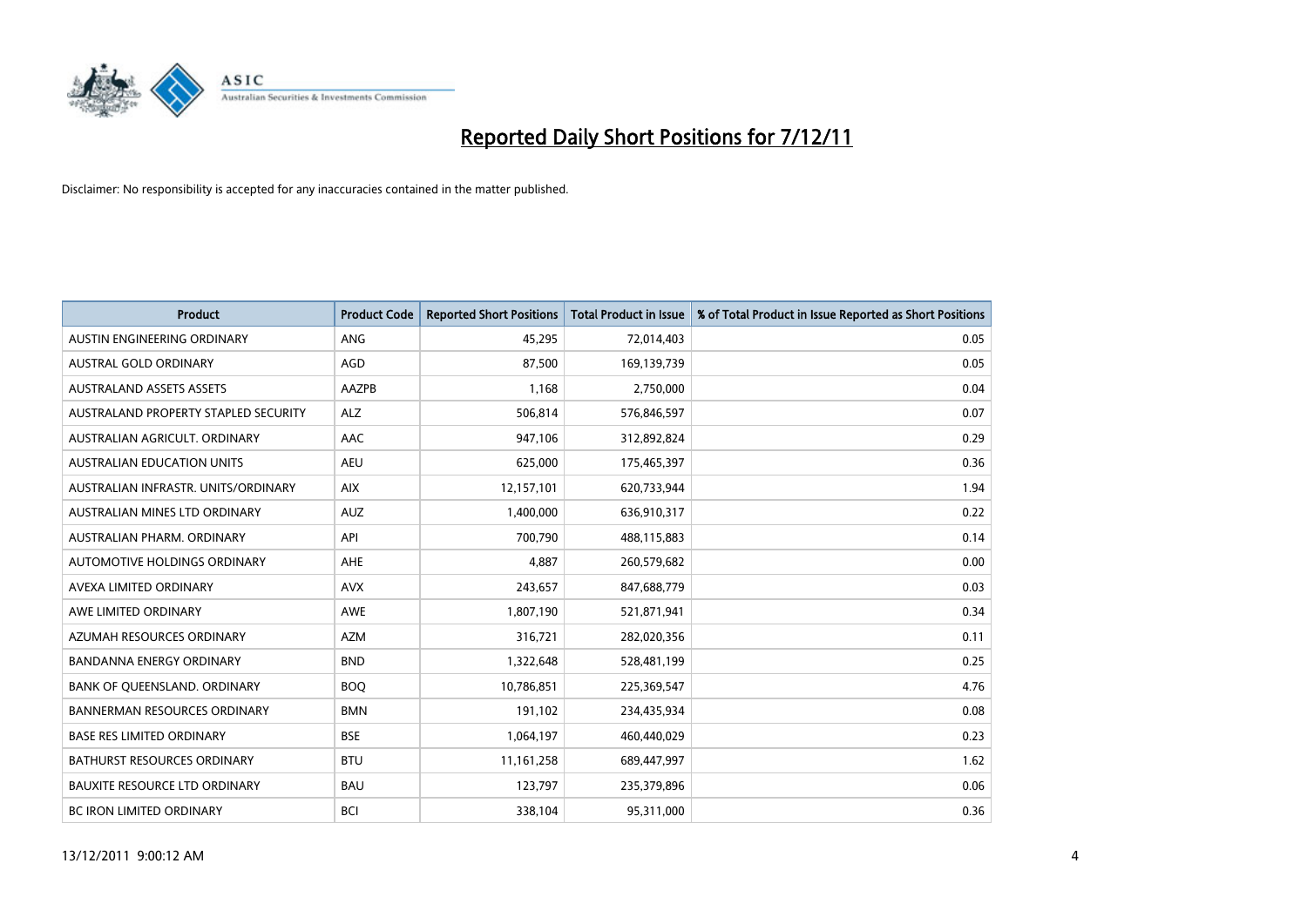

| <b>Product</b>                       | <b>Product Code</b> | <b>Reported Short Positions</b> | <b>Total Product in Issue</b> | % of Total Product in Issue Reported as Short Positions |
|--------------------------------------|---------------------|---------------------------------|-------------------------------|---------------------------------------------------------|
| <b>BEACH ENERGY LIMITED ORDINARY</b> | <b>BPT</b>          | 6,688,562                       | 1,107,635,932                 | 0.60                                                    |
| BEADELL RESOURCE LTD ORDINARY        | <b>BDR</b>          | 2,981,225                       | 657,906,946                   | 0.45                                                    |
| BENDIGO AND ADELAIDE ORDINARY        | <b>BEN</b>          | 6,318,368                       | 365,831,662                   | 1.72                                                    |
| BERKELEY RESOURCES ORDINARY          | <b>BKY</b>          | 221,658                         | 174,298,273                   | 0.12                                                    |
| BETASHARES ASX RES ETF UNITS         | <b>ORE</b>          | 88,220                          | 4,219,665                     | 2.09                                                    |
| <b>BHP BILLITON LIMITED ORDINARY</b> | <b>BHP</b>          | 32,167,204                      | 3,211,496,105                 | 0.97                                                    |
| <b>BILLABONG ORDINARY</b>            | <b>BBG</b>          | 27,966,275                      | 255,102,103                   | 10.95                                                   |
| <b>BIONOMICS LIMITED ORDINARY</b>    | <b>BNO</b>          | 4,393                           | 344,751,779                   | 0.00                                                    |
| <b>BIOTA HOLDINGS ORDINARY</b>       | <b>BTA</b>          | 1,494,682                       | 181,703,711                   | 0.82                                                    |
| <b>BISALLOY STEEL ORDINARY</b>       | <b>BIS</b>          | 84.480                          | 216,455,965                   | 0.04                                                    |
| BKI INVESTMENT LTD ORDINARY          | BKI                 | 508                             | 425,549,573                   | 0.00                                                    |
| <b>BLACKTHORN RESOURCES ORDINARY</b> | <b>BTR</b>          | 35,848                          | 122,918,000                   | 0.03                                                    |
| <b>BLUESCOPE STEEL LTD ORDINARY</b>  | <b>BSL</b>          | 61,350,295                      | 2,700,192,934                 | 2.27                                                    |
| BLUESCOPE STEEL LTD RIGHTS 07-DEC-11 | <b>BSLR</b>         | 14,914,638                      | 1,479,336,285                 | 0.99                                                    |
| <b>BOART LONGYEAR ORDINARY</b>       | <b>BLY</b>          | 3,460,426                       | 461, 163, 412                 | 0.75                                                    |
| <b>BOOM LOGISTICS ORDINARY</b>       | <b>BOL</b>          | 337,999                         | 465,011,147                   | 0.07                                                    |
| BORAL LIMITED, ORDINARY              | <b>BLD</b>          | 30,005,524                      | 744,729,957                   | 4.01                                                    |
| BOTSWANA METALS LTD ORDINARY         | <b>BML</b>          | 7,000                           | 143,717,013                   | 0.00                                                    |
| <b>BOW ENERGY LIMITED ORDINARY</b>   | <b>BOW</b>          | 525,911                         | 361,926,672                   | 0.14                                                    |
| <b>BRADKEN LIMITED ORDINARY</b>      | <b>BKN</b>          | 2,497,970                       | 166,624,800                   | 1.49                                                    |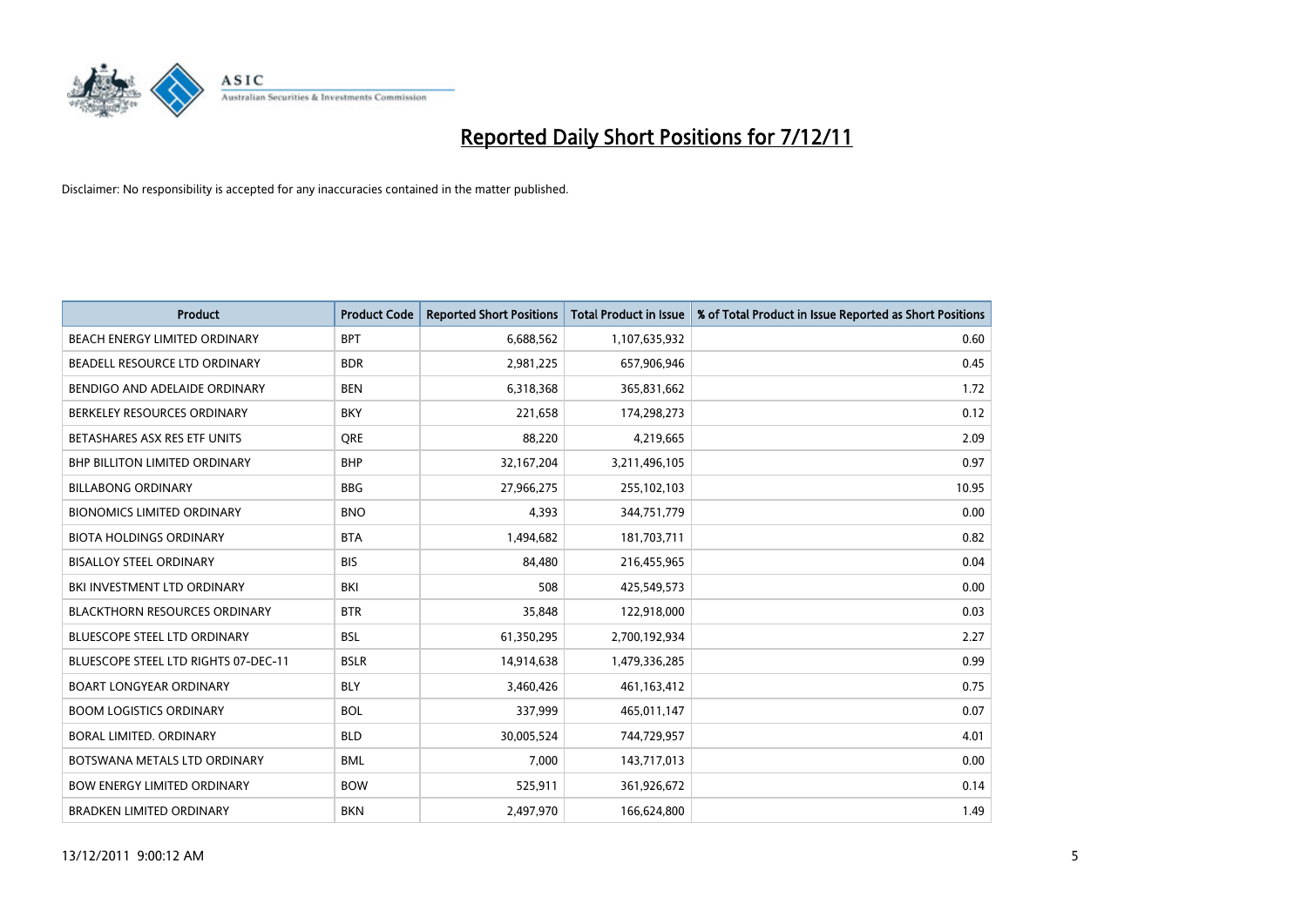

| <b>Product</b>                       | <b>Product Code</b> | <b>Reported Short Positions</b> | <b>Total Product in Issue</b> | % of Total Product in Issue Reported as Short Positions |
|--------------------------------------|---------------------|---------------------------------|-------------------------------|---------------------------------------------------------|
| <b>BRAMBLES LIMITED ORDINARY</b>     | <b>BXB</b>          | 12,970,419                      | 1,480,318,057                 | 0.84                                                    |
| BREVILLE GROUP LTD ORDINARY          | <b>BRG</b>          | 2,739                           | 130,095,322                   | 0.00                                                    |
| <b>BRICKWORKS LIMITED ORDINARY</b>   | <b>BKW</b>          | 53,399                          | 147,567,333                   | 0.03                                                    |
| <b>BROCKMAN RESOURCES ORDINARY</b>   | <b>BRM</b>          | 96,172                          | 144,803,151                   | 0.06                                                    |
| BT INVESTMENT MNGMNT ORDINARY        | <b>BTT</b>          | 1,129,865                       | 267,906,977                   | 0.42                                                    |
| <b>BURU ENERGY ORDINARY</b>          | <b>BRU</b>          | 911,953                         | 214,625,477                   | 0.43                                                    |
| <b>BWP TRUST ORDINARY UNITS</b>      | <b>BWP</b>          | 459,068                         | 520,012,793                   | 0.09                                                    |
| CABCHARGE AUSTRALIA ORDINARY         | CAB                 | 548,137                         | 120,437,014                   | 0.45                                                    |
| CALTEX AUSTRALIA ORDINARY            | <b>CTX</b>          | 6,488,211                       | 270,000,000                   | 2.40                                                    |
| <b>CAMPBELL BROTHERS ORDINARY</b>    | CPB                 | 1,015,932                       | 67,503,411                    | 1.49                                                    |
| CAPE LAMBERT RES LTD ORDINARY        | <b>CFE</b>          | 936,834                         | 688,108,792                   | 0.12                                                    |
| CARABELLA RES LTD ORDINARY           | <b>CLR</b>          | 10,971                          | 104,603,539                   | 0.01                                                    |
| <b>CARBON ENERGY ORDINARY</b>        | <b>CNX</b>          | 540.009                         | 767,391,062                   | 0.06                                                    |
| <b>CARDNO LIMITED ORDINARY</b>       | CDD                 | 4,024                           | 112,210,253                   | 0.00                                                    |
| CARNARVON PETROLEUM ORDINARY         | <b>CVN</b>          | 1,773,077                       | 693,320,634                   | 0.26                                                    |
| <b>CARNEGIE WAVE ENERGY ORDINARY</b> | <b>CWE</b>          | 83,000                          | 901,487,627                   | 0.01                                                    |
| <b>CARPATHIAN RESOURCES ORDINARY</b> | <b>CPN</b>          | 75,000                          | 304,535,101                   | 0.02                                                    |
| CARPENTARIA EXP. LTD ORDINARY        | CAP                 | 9,777                           | 98,991,301                    | 0.01                                                    |
| CARSALES.COM LTD ORDINARY            | <b>CRZ</b>          | 11,170,178                      | 234,011,831                   | 4.79                                                    |
| CASH CONVERTERS ORDINARY             | CCV                 | 55,296                          | 379,761,025                   | 0.01                                                    |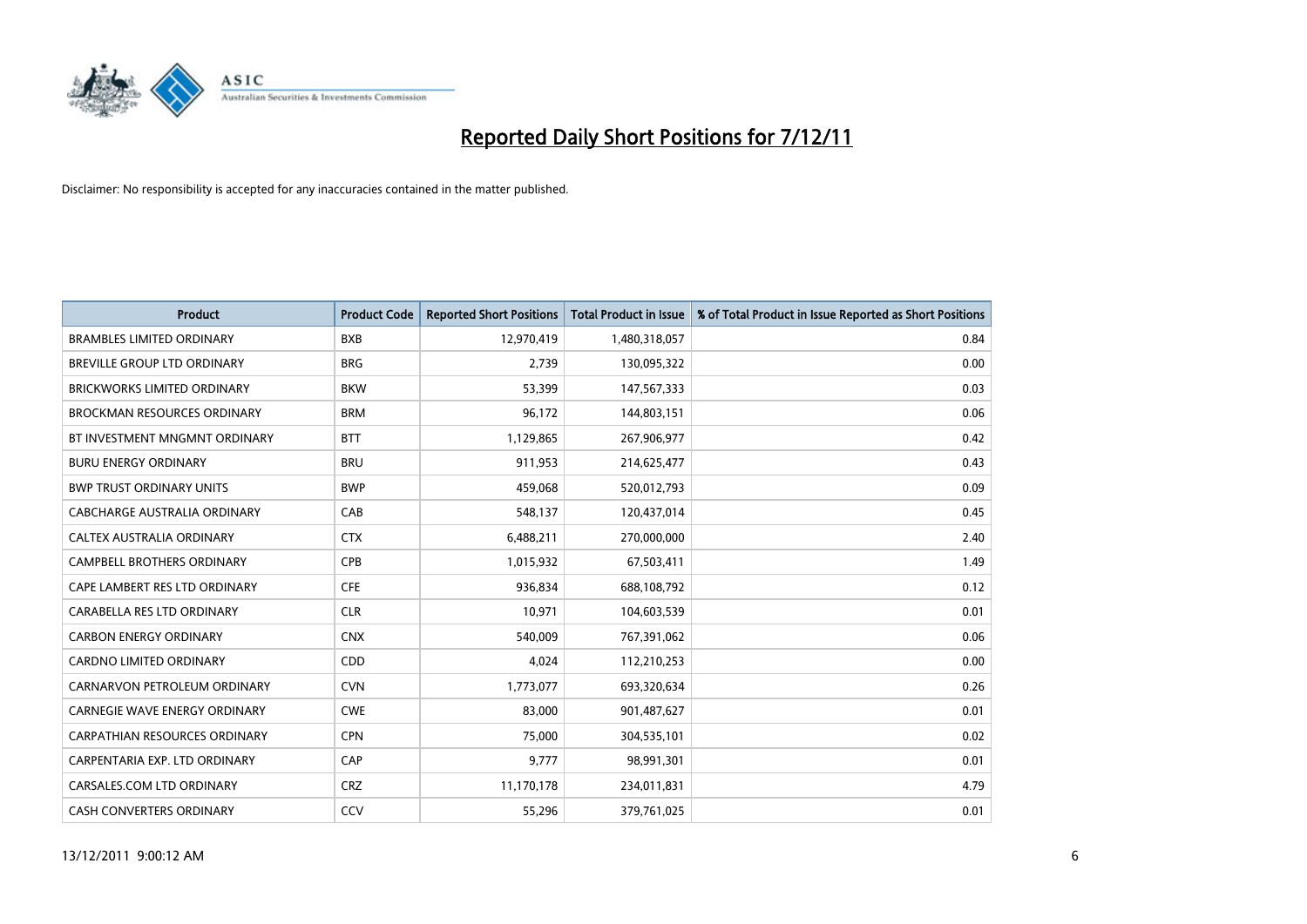

| <b>Product</b>                           | <b>Product Code</b> | <b>Reported Short Positions</b> | <b>Total Product in Issue</b> | % of Total Product in Issue Reported as Short Positions |
|------------------------------------------|---------------------|---------------------------------|-------------------------------|---------------------------------------------------------|
| <b>CASPIAN OIL &amp; GAS ORDINARY</b>    | <b>CIG</b>          | 50,000                          | 1,331,500,513                 | 0.00                                                    |
| <b>CELLNET GROUP ORDINARY</b>            | <b>CLT</b>          | 1,342                           | 60,978,107                    | 0.00                                                    |
| CENTRAL PETROLEUM ORDINARY               | <b>CTP</b>          | 11,455                          | 1,073,304,842                 | 0.00                                                    |
| CENTRO PROPERTIES UNITS/ORD STAPLED      | <b>CNP</b>          | 2,537                           | 972,414,514                   | 0.00                                                    |
| CENTRO RETAIL AUST DEFERRED SETTLEMENT   | <b>CRF</b>          | 2,377,106                       | 1,340,727,759                 | 0.18                                                    |
| CENTRO RETAIL GROUP STAPLED SECURITIES   | <b>CER</b>          | 449,239                         | 2,286,399,424                 | 0.01                                                    |
| <b>CERAMIC FUEL CELLS ORDINARY</b>       | <b>CFU</b>          | 359,709                         | 1,262,577,415                 | 0.04                                                    |
| <b>CFS RETAIL PROPERTY UNITS</b>         | <b>CFX</b>          | 70,869,031                      | 2,839,591,911                 | 2.51                                                    |
| <b>CGA MINING LIMITED ORDINARY</b>       | <b>CGX</b>          | 4,292                           | 333,475,726                   | 0.00                                                    |
| <b>CHALICE GOLD MINES ORDINARY</b>       | <b>CHN</b>          | 200                             | 250,030,886                   | 0.00                                                    |
| CHALLENGER DIV.PRO. STAPLED UNITS        | <b>CDI</b>          | 154,138                         | 883,903,667                   | 0.01                                                    |
| <b>CHALLENGER INFRAST, STAPLED UNITS</b> | <b>CIF</b>          | 45,571                          | 316,223,785                   | 0.01                                                    |
| <b>CHALLENGER LIMITED ORDINARY</b>       | CGF                 | 5,003,883                       | 552,513,723                   | 0.92                                                    |
| <b>CHANDLER MACLEOD LTD ORDINARY</b>     | <b>CMG</b>          | 11,970                          | 466,466,720                   | 0.00                                                    |
| CHARTER HALL GROUP STAPLED US PROHIBIT.  | <b>CHC</b>          | 116,597                         | 308,040,283                   | 0.02                                                    |
| <b>CHARTER HALL OFFICE UNIT</b>          | COO                 | 5,737,020                       | 493,319,730                   | 1.15                                                    |
| <b>CHARTER HALL RETAIL UNITS</b>         | <b>COR</b>          | 1,289,625                       | 299,628,571                   | 0.44                                                    |
| <b>CHORUS LIMITED ORDINARY</b>           | <b>CNU</b>          | 2,012,346                       | 385,082,123                   | 0.52                                                    |
| CITIGOLD CORP LTD ORDINARY               | <b>CTO</b>          | 2,059,217                       | 1,105,078,301                 | 0.18                                                    |
| CLINUVEL PHARMACEUT. ORDINARY            | CUV                 | 4,127                           | 30,394,206                    | 0.01                                                    |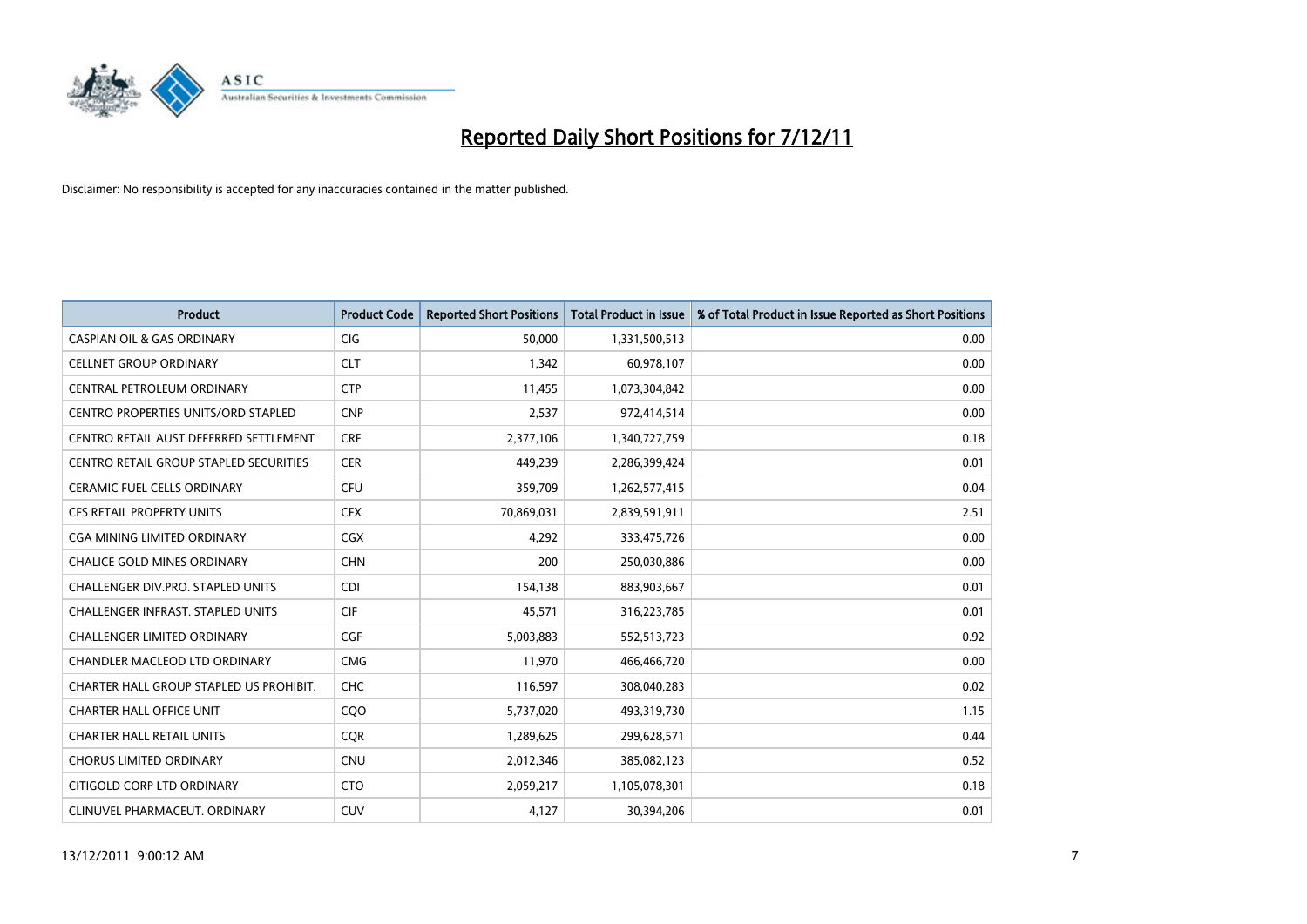

| <b>Product</b>                          | <b>Product Code</b> | <b>Reported Short Positions</b> | <b>Total Product in Issue</b> | % of Total Product in Issue Reported as Short Positions |
|-----------------------------------------|---------------------|---------------------------------|-------------------------------|---------------------------------------------------------|
| <b>CLOUGH LIMITED ORDINARY</b>          | <b>CLO</b>          | 123,277                         | 769,416,269                   | 0.02                                                    |
| <b>COAL &amp; ALLIED ORDINARY</b>       | <b>CNA</b>          | 6,389                           | 86,584,735                    | 0.01                                                    |
| COAL OF AFRICA LTD ORDINARY             | <b>CZA</b>          | 742,126                         | 611,960,610                   | 0.12                                                    |
| COALSPUR MINES LTD ORDINARY             | <b>CPL</b>          | 1,004,357                       | 579,768,744                   | 0.16                                                    |
| <b>COBAR CONSOLIDATED ORDINARY</b>      | CCU                 | 113,219                         | 205,783,037                   | 0.05                                                    |
| COCA-COLA AMATIL ORDINARY               | <b>CCL</b>          | 9,567,488                       | 759,567,552                   | 1.24                                                    |
| <b>COCHLEAR LIMITED ORDINARY</b>        | <b>COH</b>          | 3,552,069                       | 56,902,433                    | 6.24                                                    |
| <b>COCKATOO COAL ORDINARY</b>           | <b>COK</b>          | 6,076,967                       | 1,016,196,908                 | 0.58                                                    |
| COFFEY INTERNATIONAL ORDINARY           | <b>COF</b>          | 16,110                          | 239,260,027                   | 0.01                                                    |
| <b>COKAL LTD ORDINARY</b>               | <b>CKA</b>          | 412,719                         | 149,245,134                   | 0.27                                                    |
| COMMONWEALTH BANK, ORDINARY             | <b>CBA</b>          | 29,348,300                      | 1,576,237,644                 | 1.88                                                    |
| <b>COMMONWEALTH PROP ORDINARY UNITS</b> | <b>CPA</b>          | 18,433,249                      | 2,458,123,552                 | 0.76                                                    |
| <b>COMPASS RESOURCES ORDINARY</b>       | <b>CMR</b>          | 115,000                         | 1,403,744,100                 | 0.00                                                    |
| <b>COMPUTERSHARE LTD ORDINARY</b>       | <b>CPU</b>          | 4,874,872                       | 555,664,059                   | 0.84                                                    |
| CONSOLIDATED MEDIA, ORDINARY            | <b>CMI</b>          | 1,541,096                       | 561,834,996                   | 0.27                                                    |
| CONTANGO MICROCAP ORDINARY              | <b>CTN</b>          | 7,500                           | 147,467,406                   | 0.01                                                    |
| CONTINENTAL COAL LTD ORDINARY           | CCC                 | 45,735                          | 399,224,054                   | 0.01                                                    |
| COOPER ENERGY LTD ORDINARY              | <b>COE</b>          | 89,539                          | 292,576,001                   | 0.03                                                    |
| <b>COPPER STRIKE LTD ORDINARY</b>       | <b>CSE</b>          | 714                             | 129,455,571                   | 0.00                                                    |
| <b>CORDLIFE LIMITED ORDINARY</b>        | CBB                 |                                 | 150,887,354                   | 0.00                                                    |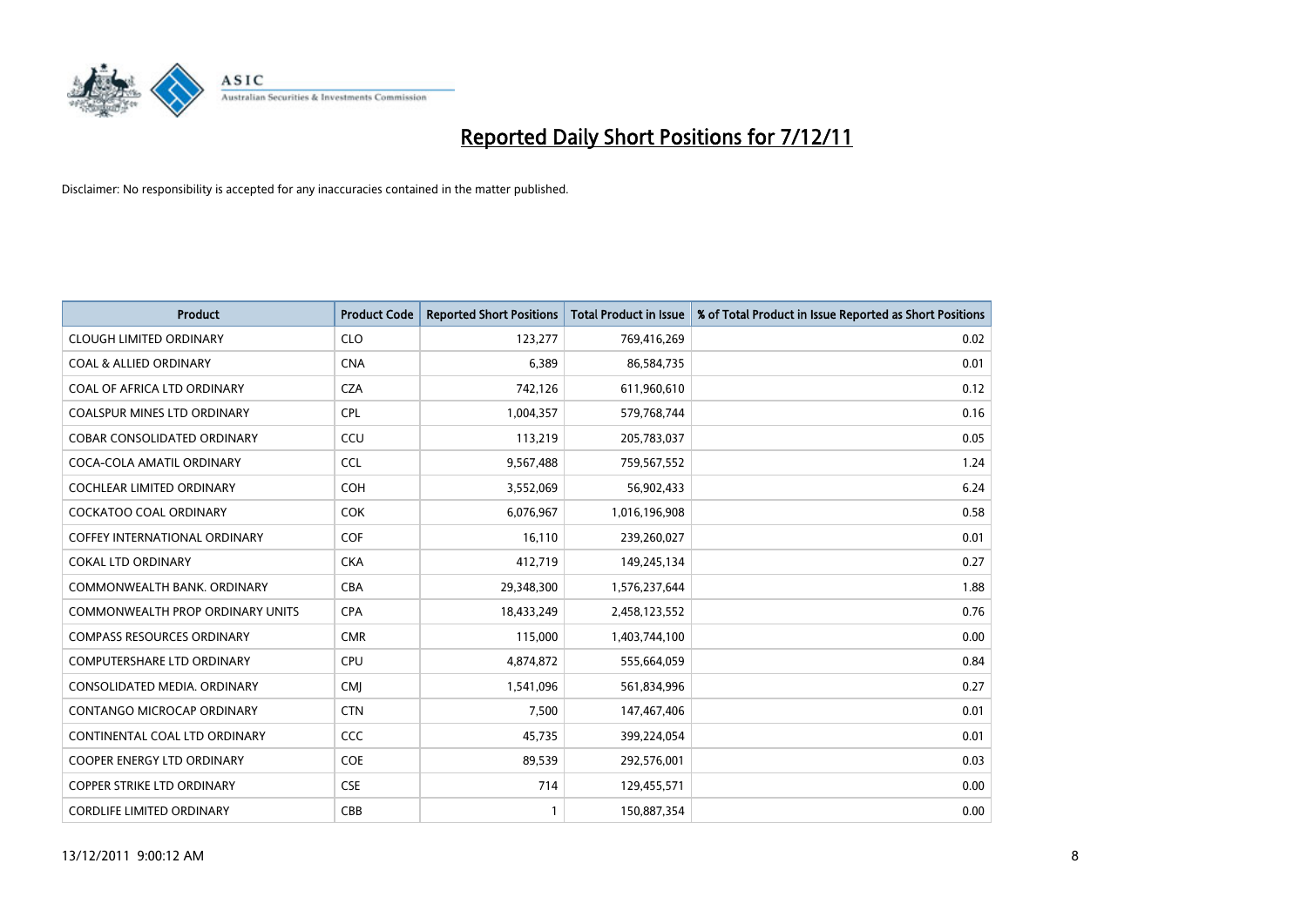

| <b>Product</b>                          | <b>Product Code</b> | <b>Reported Short Positions</b> | <b>Total Product in Issue</b> | % of Total Product in Issue Reported as Short Positions |
|-----------------------------------------|---------------------|---------------------------------|-------------------------------|---------------------------------------------------------|
| <b>COUNT FINANCIAL ORDINARY</b>         | COU                 | 1,017,100                       | 262,282,684                   | 0.38                                                    |
| <b>CREDIT CORP GROUP ORDINARY</b>       | <b>CCP</b>          | 17,151                          | 45,571,114                    | 0.04                                                    |
| <b>CROMWELL PROP STAPLED SECURITIES</b> | <b>CMW</b>          | 87,630                          | 968,904,031                   | 0.01                                                    |
| <b>CROWN LIMITED ORDINARY</b>           | <b>CWN</b>          | 1,895,322                       | 728,394,185                   | 0.25                                                    |
| <b>CSG LIMITED ORDINARY</b>             | CSV                 | 559,953                         | 282,567,499                   | 0.20                                                    |
| <b>CSL LIMITED ORDINARY</b>             | <b>CSL</b>          | 5,763,798                       | 523,403,301                   | 1.08                                                    |
| <b>CSR LIMITED ORDINARY</b>             | <b>CSR</b>          | 16,797,259                      | 506,000,315                   | 3.32                                                    |
| <b>CUDECO LIMITED ORDINARY</b>          | CDU                 | 2,170,101                       | 159,849,865                   | 1.34                                                    |
| <b>CUSTOMERS LIMITED ORDINARY</b>       | <b>CUS</b>          | 41,664                          | 134,869,357                   | 0.03                                                    |
| DART ENERGY LTD ORDINARY                | <b>DTE</b>          | 5,613,171                       | 734,931,470                   | 0.76                                                    |
| DAVID JONES LIMITED ORDINARY            | <b>DIS</b>          | 51,822,508                      | 524,940,325                   | 9.85                                                    |
| <b>DECMIL GROUP LIMITED ORDINARY</b>    | <b>DCG</b>          | 308,677                         | 124,269,568                   | 0.23                                                    |
| DEEP YELLOW LIMITED ORDINARY            | <b>DYL</b>          | 15,876                          | 1,128,736,403                 | 0.00                                                    |
| DEVINE LIMITED ORDINARY                 | <b>DVN</b>          | 1,011                           | 158,730,556                   | 0.00                                                    |
| DEXUS PROPERTY GROUP STAPLED UNITS      | <b>DXS</b>          | 26,774,981                      | 4,839,024,176                 | 0.53                                                    |
| DISCOVERY METALS LTD ORDINARY           | <b>DML</b>          | 6,895,090                       | 440,128,231                   | 1.56                                                    |
| DOMINO PIZZA ENTERPR ORDINARY           | <b>DMP</b>          | 37,550                          | 69,174,674                    | 0.05                                                    |
| DOWNER EDI LIMITED ORDINARY             | <b>DOW</b>          | 6,175,741                       | 429,100,296                   | 1.44                                                    |
| DUET GROUP STAPLED US PROHIBIT.         | <b>DUE</b>          | 8,443,875                       | 1,091,628,341                 | 0.78                                                    |
| DULUXGROUP LIMITED ORDINARY             | <b>DLX</b>          | 11,141,564                      | 367,456,259                   | 3.02                                                    |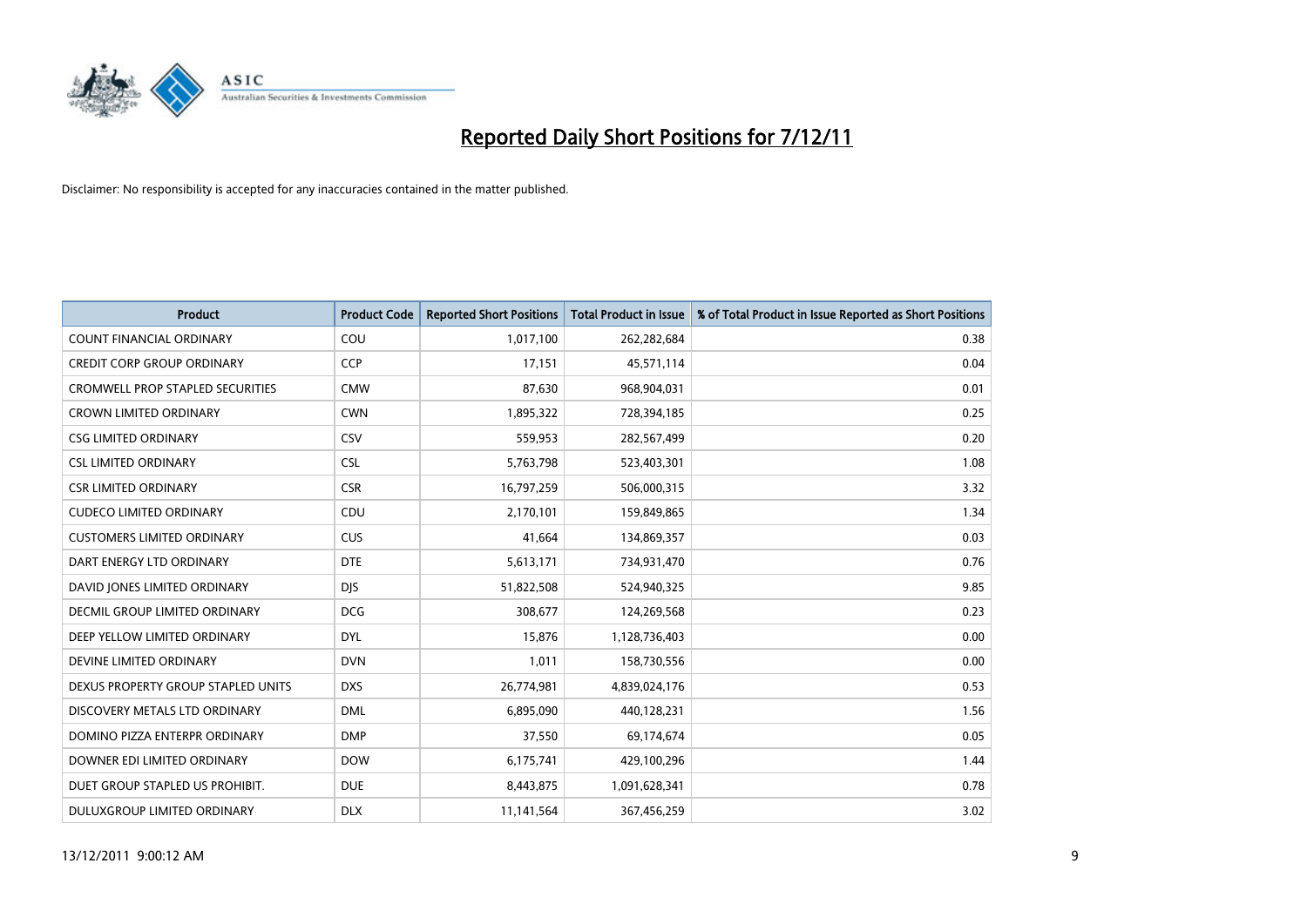

| <b>Product</b>                         | <b>Product Code</b> | <b>Reported Short Positions</b> | <b>Total Product in Issue</b> | % of Total Product in Issue Reported as Short Positions |
|----------------------------------------|---------------------|---------------------------------|-------------------------------|---------------------------------------------------------|
| <b>DWS LTD ORDINARY</b>                | <b>DWS</b>          | 1.281                           | 132,362,763                   | 0.00                                                    |
| ECHO ENTERTAINMENT ORDINARY            | <b>EGP</b>          | 5,845,419                       | 688,019,737                   | 0.85                                                    |
| <b>ELDERS LIMITED ORDINARY</b>         | <b>ELD</b>          | 16,017,324                      | 448,598,480                   | 3.56                                                    |
| ELDORADO GOLD CORP CDI 1:1             | EAU                 | 36,141                          | 9,406,121                     | 0.38                                                    |
| ELEMENTAL MINERALS ORDINARY            | <b>ELM</b>          | 442,353                         | 224,756,064                   | 0.20                                                    |
| ELEMENTOS LIMITED ORDINARY             | <b>ELT</b>          | 16                              | 77,068,979                    | 0.00                                                    |
| ELIXIR PETROLEUM LTD ORDINARY          | <b>EXR</b>          | 324,400                         | 217,288,472                   | 0.15                                                    |
| <b>EMECO HOLDINGS ORDINARY</b>         | EHL                 | 1,658,671                       | 631,237,586                   | 0.26                                                    |
| ENDEAVOUR MIN CORP DEFERRED SETTLEMENT | <b>EVR</b>          | 479,224                         | 129,341,319                   | 0.36                                                    |
| <b>ENERGY RESOURCES ORDINARY 'A'</b>   | <b>ERA</b>          | 7,030,757                       | 517,725,062                   | 1.37                                                    |
| <b>ENERGY WORLD CORPOR, ORDINARY</b>   | <b>EWC</b>          | 15,979,721                      | 1,734,166,672                 | 0.92                                                    |
| <b>ENTEK ENERGY LTD ORDINARY</b>       | <b>ETE</b>          | 489,903                         | 510,657,387                   | 0.10                                                    |
| <b>ENTELLECT LIMITED ORDINARY</b>      | <b>ESN</b>          | 464,050                         | 985,337,932                   | 0.05                                                    |
| <b>ENVESTRA LIMITED ORDINARY</b>       | <b>ENV</b>          | 4,059,797                       | 1,547,890,032                 | 0.26                                                    |
| EQUATORIAL RES LTD ORDINARY            | EQX                 | 2,211                           | 114,348,553                   | 0.00                                                    |
| EVOLUTION MINING LTD ORDINARY          | <b>EVN</b>          | 1,989,932                       | 669,728,769                   | 0.28                                                    |
| EXOMA ENERGY LIMITED ORDINARY          | <b>EXE</b>          | 281,678                         | 417,357,759                   | 0.07                                                    |
| EXTRACT RESOURCES ORDINARY             | <b>EXT</b>          | 804,113                         | 251,159,163                   | 0.31                                                    |
| FAIRFAX MEDIA LTD ORDINARY             | <b>FXI</b>          | 271,513,006                     | 2,351,955,725                 | 11.56                                                   |
| FANTASTIC HOLDINGS ORDINARY            | <b>FAN</b>          | 1,220                           | 102,739,538                   | 0.00                                                    |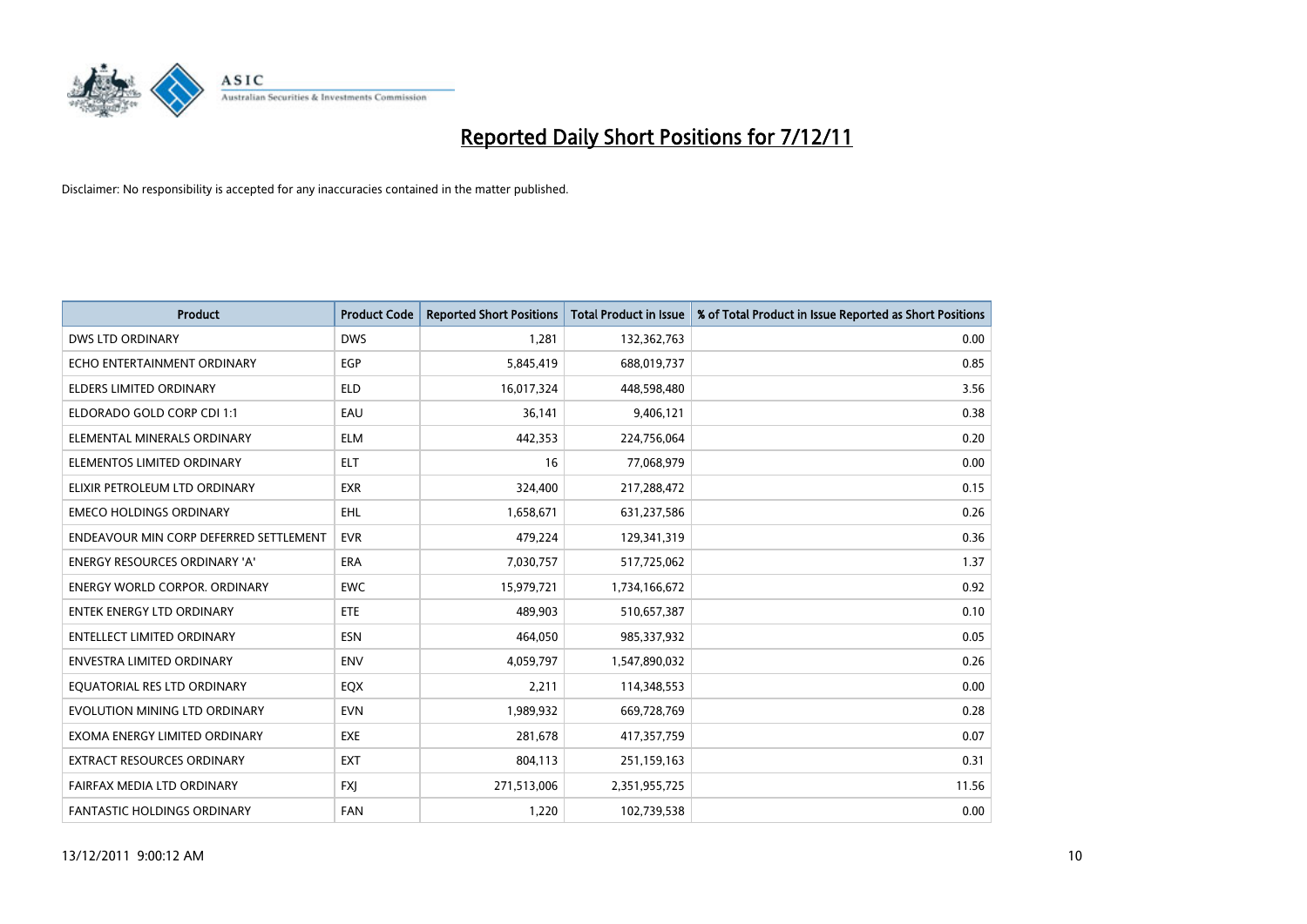

| <b>Product</b>                        | <b>Product Code</b> | <b>Reported Short Positions</b> | <b>Total Product in Issue</b> | % of Total Product in Issue Reported as Short Positions |
|---------------------------------------|---------------------|---------------------------------|-------------------------------|---------------------------------------------------------|
| <b>FAR LTD ORDINARY</b>               | <b>FAR</b>          | 21,000,000                      | 2,095,368,422                 | 1.00                                                    |
| FISHER & PAYKEL APP. ORDINARY         | <b>FPA</b>          | 115,298                         | 724,235,162                   | 0.02                                                    |
| FKP PROPERTY GROUP STAPLED SECURITIES | <b>FKP</b>          | 22,818,344                      | 1,197,968,723                 | 1.89                                                    |
| FLEETWOOD CORP ORDINARY               | <b>FWD</b>          | 249,354                         | 58,757,144                    | 0.42                                                    |
| FLETCHER BUILDING ORDINARY            | <b>FBU</b>          | 8,649,543                       | 680,739,504                   | 1.26                                                    |
| <b>FLEXIGROUP LIMITED ORDINARY</b>    | <b>FXL</b>          | 1,025,791                       | 277,862,586                   | 0.37                                                    |
| <b>FLIGHT CENTRE ORDINARY</b>         | <b>FLT</b>          | 9,166,096                       | 99,997,851                    | 9.15                                                    |
| FLINDERS MINES LTD ORDINARY           | <b>FMS</b>          | 22,738,349                      | 1,821,300,404                 | 1.24                                                    |
| FOCUS MINERALS LTD ORDINARY           | <b>FML</b>          | 5,392,088                       | 4,320,773,701                 | 0.11                                                    |
| <b>FORGE GROUP LIMITED ORDINARY</b>   | FGE                 | 109,152                         | 83,429,014                    | 0.12                                                    |
| FORTE ENERGY NL ORDINARY              | <b>FTE</b>          | 2,667,039                       | 695,589,311                   | 0.38                                                    |
| FORTESCUE METALS GRP ORDINARY         | <b>FMG</b>          | 50,237,657                      | 3,113,798,659                 | 1.57                                                    |
| <b>FOSTER'S GROUP ORDINARY</b>        | FGL                 | 7,951,904                       | 1,941,514,539                 | 0.40                                                    |
| FTD CORPORATION ORDINARY              | <b>FTD</b>          | 8.088                           | 36,474,593                    | 0.02                                                    |
| <b>FUNTASTIC LIMITED ORDINARY</b>     | <b>FUN</b>          | 322,528                         | 340,997,682                   | 0.09                                                    |
| <b>G.U.D. HOLDINGS ORDINARY</b>       | GUD                 | 385,290                         | 70,107,387                    | 0.53                                                    |
| <b>GALAXY RESOURCES ORDINARY</b>      | <b>GXY</b>          | 2,838,780                       | 323,327,000                   | 0.87                                                    |
| <b>GEODYNAMICS LIMITED ORDINARY</b>   | GDY                 | 34,227                          | 338,200,845                   | 0.01                                                    |
| <b>GINDALBIE METALS LTD ORDINARY</b>  | <b>GBG</b>          | 25,967,016                      | 1,135,565,349                 | 2.29                                                    |
| <b>GLOBAL MINING ORDINARY</b>         | <b>GMI</b>          | 8.951                           | 183,235,535                   | 0.00                                                    |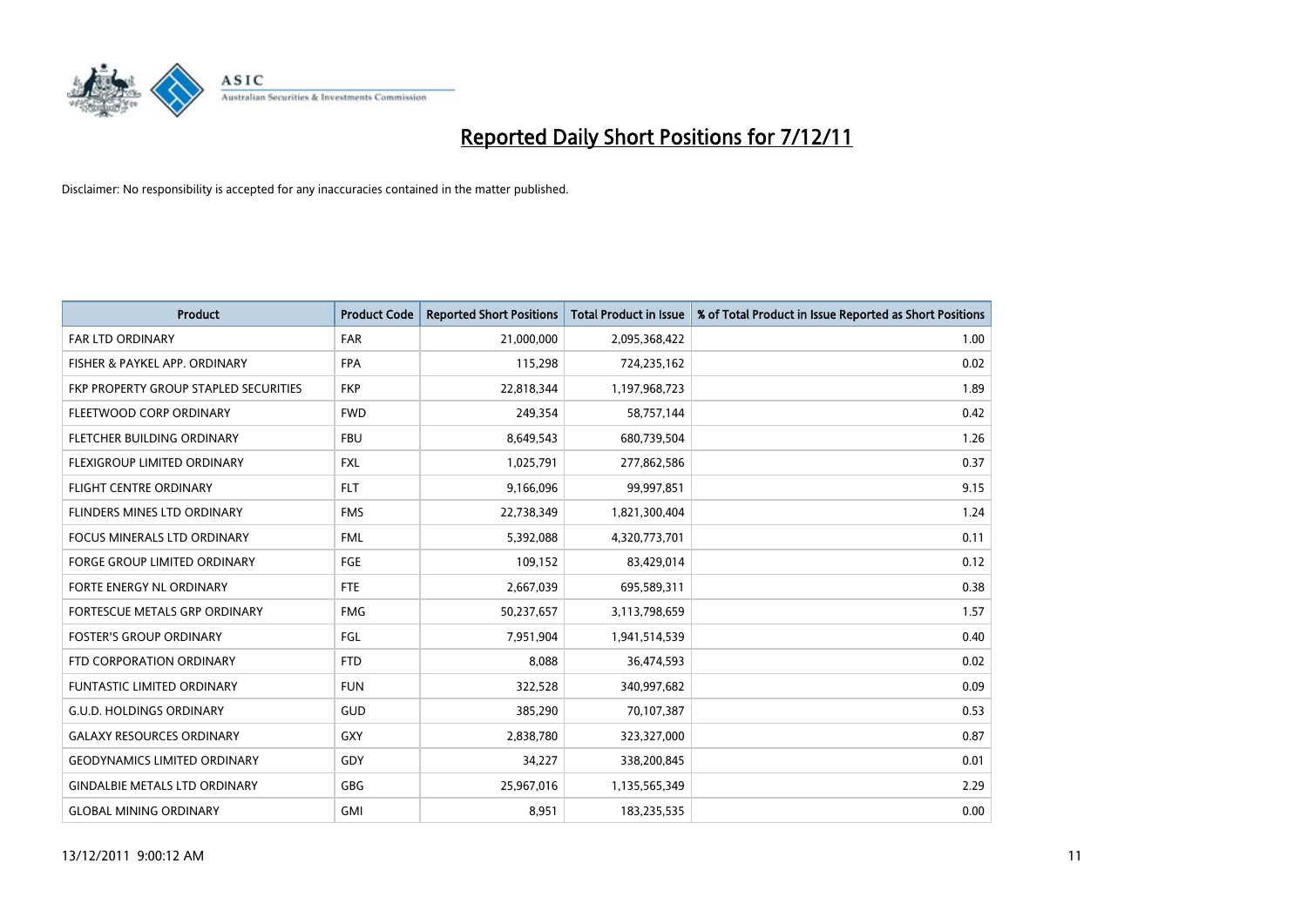

| <b>Product</b>                            | <b>Product Code</b> | <b>Reported Short Positions</b> | <b>Total Product in Issue</b> | % of Total Product in Issue Reported as Short Positions |
|-------------------------------------------|---------------------|---------------------------------|-------------------------------|---------------------------------------------------------|
| <b>GLOUCESTER COAL ORDINARY</b>           | GCL                 | 1,001,570                       | 202,905,967                   | 0.49                                                    |
| <b>GME RESOURCES LTD ORDINARY</b>         | <b>GME</b>          | 800                             | 322,635,902                   | 0.00                                                    |
| <b>GOLD ONE INT LTD ORDINARY</b>          | GDO                 | 2,537,801                       | 860,068,311                   | 0.30                                                    |
| <b>GOLD ROAD RES LTD ORDINARY</b>         | GOR                 | 91,302                          | 389,650,665                   | 0.02                                                    |
| <b>GOLDEN WEST RESOURCE ORDINARY</b>      | <b>GWR</b>          | 1,617                           | 192,082,567                   | 0.00                                                    |
| <b>GOODMAN FIELDER, ORDINARY</b>          | <b>GFF</b>          | 64,010,200                      | 1,955,559,207                 | 3.26                                                    |
| <b>GOODMAN GROUP STAPLED US PROHIBIT.</b> | <b>GMG</b>          | 29,791,429                      | 7,394,907,651                 | 0.38                                                    |
| <b>GPT GROUP STAPLED SEC.</b>             | <b>GPT</b>          | 23,830,502                      | 1,827,601,773                 | 1.27                                                    |
| <b>GRAINCORP LIMITED A CLASS ORDINARY</b> | <b>GNC</b>          | 657,558                         | 198,318,900                   | 0.33                                                    |
| <b>GRANGE RESOURCES, ORDINARY</b>         | <b>GRR</b>          | 292,987                         | 1,153,937,134                 | 0.02                                                    |
| <b>GREENCAP LIMITED ORDINARY</b>          | GCG                 |                                 | 262,515,385                   | 0.00                                                    |
| <b>GREENLAND MIN EN LTD ORDINARY</b>      | GGG                 | 3,515,248                       | 410,407,582                   | 0.84                                                    |
| <b>GRYPHON MINERALS LTD ORDINARY</b>      | GRY                 | 1,515,216                       | 345,122,058                   | 0.42                                                    |
| <b>GUILDFORD COAL LTD ORDINARY</b>        | <b>GUF</b>          | 1,166,688                       | 230,523,734                   | 0.51                                                    |
| <b>GUINNESS PEAT GROUP. CDI 1:1</b>       | <b>GPG</b>          | 54                              | 282,655,688                   | 0.00                                                    |
| <b>GUNNS LIMITED FORESTS</b>              | <b>GNSPA</b>        | 3,223                           | 1,200,000                     | 0.27                                                    |
| <b>GUNNS LIMITED ORDINARY</b>             | <b>GNS</b>          | 49,252,982                      | 848,401,559                   | 5.80                                                    |
| <b>GWA GROUP LTD ORDINARY</b>             | <b>GWA</b>          | 12,006,545                      | 301,525,014                   | 3.98                                                    |
| HARVEY NORMAN ORDINARY                    | <b>HVN</b>          | 51,767,241                      | 1,062,316,784                 | 4.88                                                    |
| <b>HASTIE GROUP LIMITED ORDINARY</b>      | <b>HST</b>          | 198.050                         | 137,353,504                   | 0.14                                                    |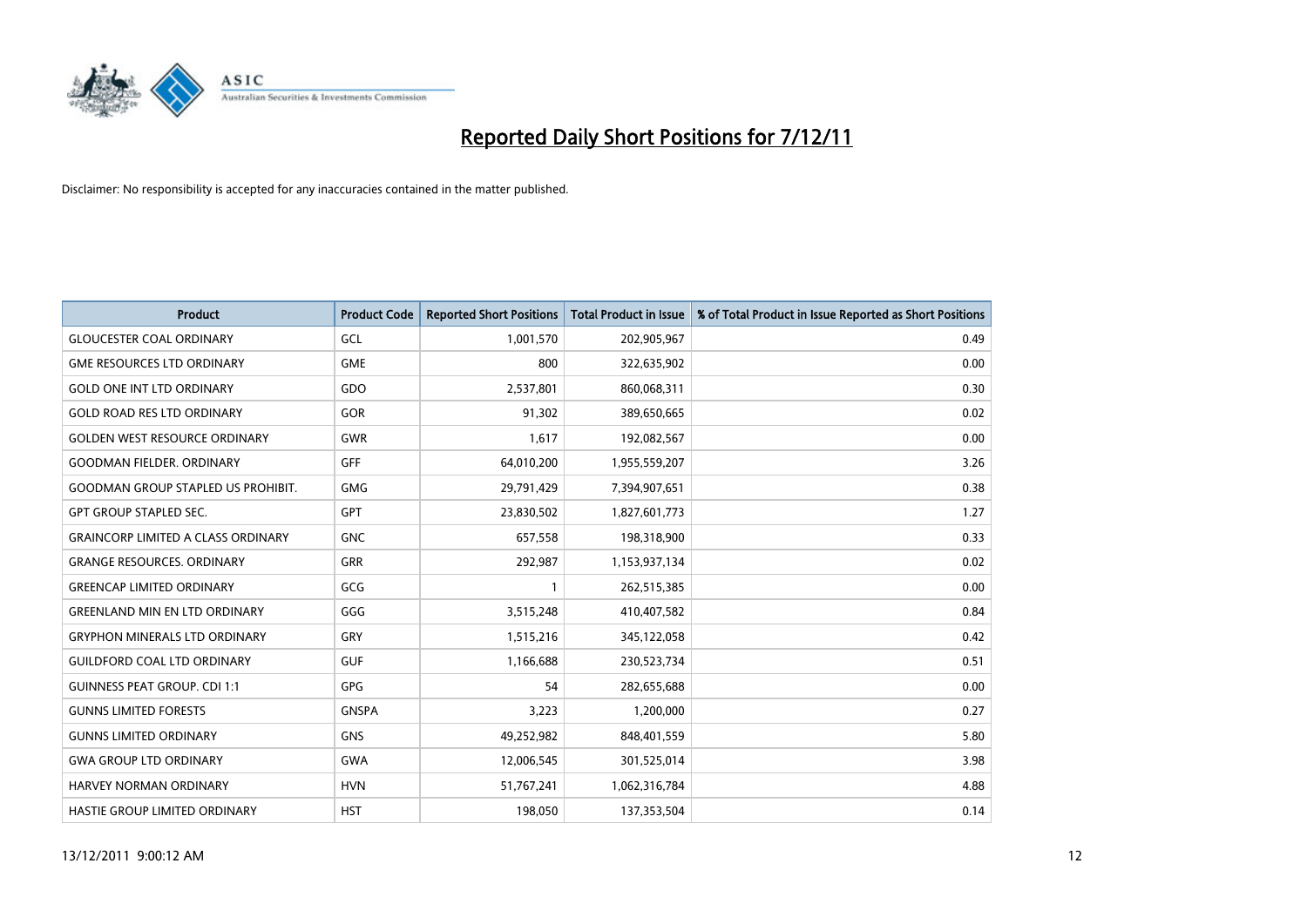

| <b>Product</b>                           | <b>Product Code</b> | <b>Reported Short Positions</b> | <b>Total Product in Issue</b> | % of Total Product in Issue Reported as Short Positions |
|------------------------------------------|---------------------|---------------------------------|-------------------------------|---------------------------------------------------------|
| HASTINGS DIVERSIFIED STAPLED SECURITY    | <b>HDF</b>          | 3,539,193                       | 530,001,072                   | 0.67                                                    |
| HEARTWARE INT INC CDI 35:1               | <b>HIN</b>          | 272,008                         | 43,772,855                    | 0.62                                                    |
| <b>HENDERSON GROUP CDI 1:1</b>           | <b>HGG</b>          | 10,953,395                      | 668,374,277                   | 1.63                                                    |
| HFA HOLDINGS LIMITED ORDINARY            | <b>HFA</b>          | 16,273                          | 117,332,831                   | 0.01                                                    |
| <b>HIGHLANDS PACIFIC ORDINARY</b>        | <b>HIG</b>          | 2,416,464                       | 686,082,148                   | 0.35                                                    |
| HILLGROVE RES LTD ORDINARY               | <b>HGO</b>          | 5,441,390                       | 793,698,575                   | 0.69                                                    |
| HILLS HOLDINGS LTD ORDINARY              | <b>HIL</b>          | 3,933,590                       | 247,051,631                   | 1.57                                                    |
| HORIZON OIL LIMITED ORDINARY             | <b>HZN</b>          | 17,971,950                      | 1,130,811,515                 | 1.58                                                    |
| HUNNU COAL LIMITED ORDINARY              | <b>HUN</b>          | 22,813                          | 218,565,002                   | 0.00                                                    |
| <b>ICON ENERGY LIMITED ORDINARY</b>      | <b>ICN</b>          | 2,830                           | 469,301,394                   | 0.00                                                    |
| <b>IINET LIMITED ORDINARY</b>            | <b>IIN</b>          | 146,891                         | 149,464,119                   | 0.10                                                    |
| <b>ILUKA RESOURCES ORDINARY</b>          | ILU                 | 11,923,257                      | 418,700,517                   | 2.86                                                    |
| <b>IMDEX LIMITED ORDINARY</b>            | <b>IMD</b>          | 654,092                         | 204,447,435                   | 0.31                                                    |
| IMF (AUSTRALIA) LTD ORDINARY             | <b>IMF</b>          | 330,821                         | 123,828,193                   | 0.26                                                    |
| <b>IMX RESOURCES LTD ORDINARY</b>        | <b>IXR</b>          | 20,000                          | 262,612,803                   | 0.01                                                    |
| <b>INCITEC PIVOT ORDINARY</b>            | <b>IPL</b>          | 1,147,732                       | 1,628,730,107                 | 0.06                                                    |
| <b>INDEPENDENCE GROUP ORDINARY</b>       | <b>IGO</b>          | 5,056,036                       | 202,907,135                   | 2.49                                                    |
| INDOPHIL RESOURCES ORDINARY              | <b>IRN</b>          | 951,150                         | 995,437,860                   | 0.10                                                    |
| <b>INDUSTREA LIMITED ORDINARY</b>        | IDL                 | 1,025,946                       | 368,992,435                   | 0.28                                                    |
| <b>INFIGEN ENERGY STAPLED SECURITIES</b> | <b>IFN</b>          | 5,735,390                       | 762,265,972                   | 0.76                                                    |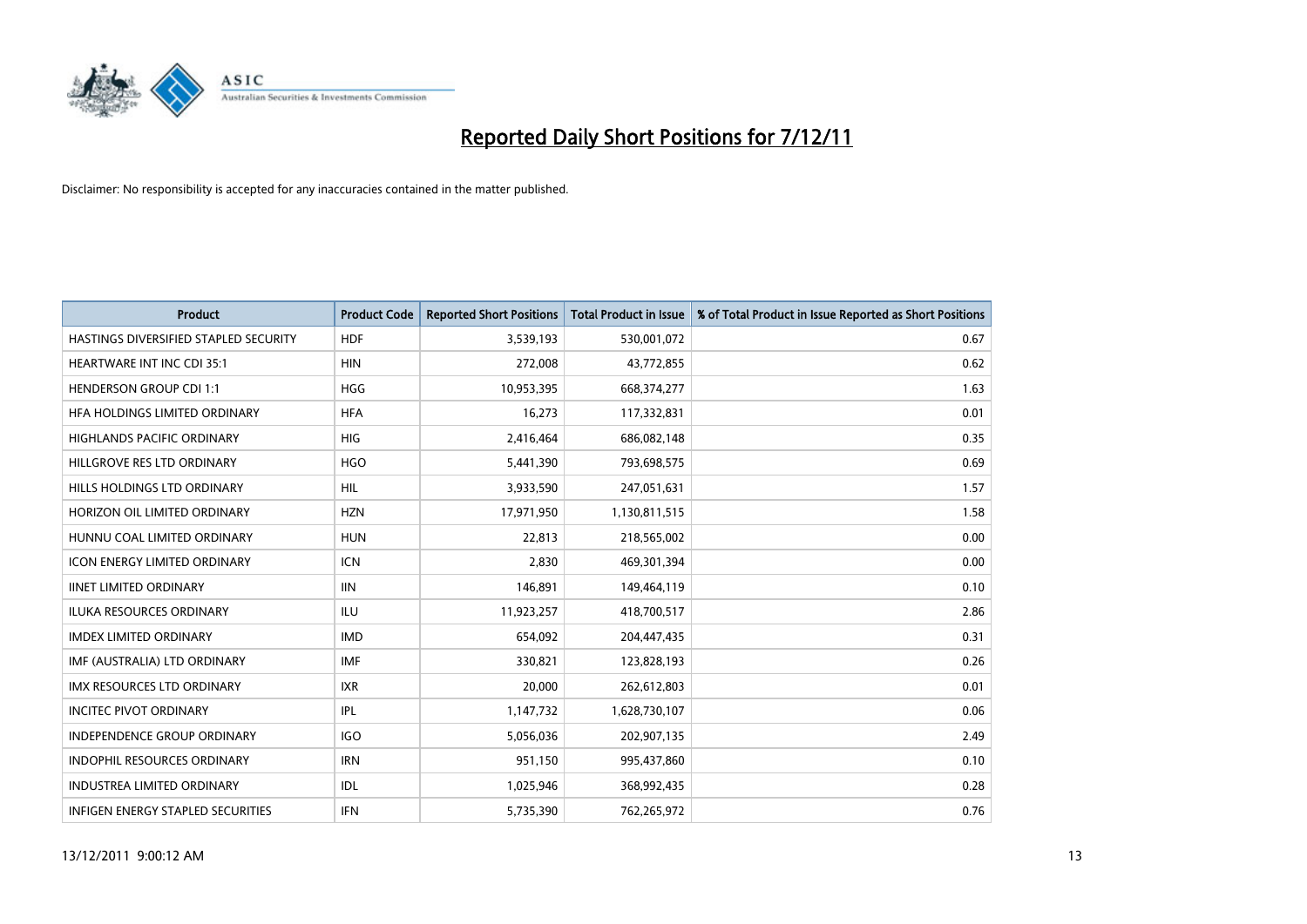

| <b>Product</b>                                  | <b>Product Code</b> | <b>Reported Short Positions</b> | <b>Total Product in Issue</b> | % of Total Product in Issue Reported as Short Positions |
|-------------------------------------------------|---------------------|---------------------------------|-------------------------------|---------------------------------------------------------|
| ING RE COM GROUP STAPLED SECURITIES             | <b>ILF</b>          | 3,583                           | 441,029,194                   | 0.00                                                    |
| INSURANCE AUSTRALIA ORDINARY                    | IAG                 | 6,320,614                       | 2,079,034,021                 | 0.29                                                    |
| INTEGRA MINING LTD. ORDINARY                    | <b>IGR</b>          | 4,392,597                       | 843,843,881                   | 0.51                                                    |
| <b>INTREPID MINES ORDINARY</b>                  | <b>IAU</b>          | 1,911,658                       | 523,508,201                   | 0.35                                                    |
| <b>INVESTA OFFICE FUND STAPLED SECURITIES</b>   | <b>IOF</b>          | 11,839,863                      | 2,657,463,999                 | 0.43                                                    |
| <b>INVOCARE LIMITED ORDINARY</b>                | <b>IVC</b>          | 1,390,789                       | 110,030,298                   | 1.25                                                    |
| ION LIMITED ORDINARY                            | <b>ION</b>          | 164,453                         | 256,365,105                   | 0.06                                                    |
| <b>IOOF HOLDINGS LTD ORDINARY</b>               | <b>IFL</b>          | 657,963                         | 229,794,395                   | 0.29                                                    |
| <b>IRESS MARKET TECH. ORDINARY</b>              | <b>IRE</b>          | 1,178,604                       | 127,036,010                   | 0.91                                                    |
| <b>IRON ORE HOLDINGS ORDINARY</b>               | <b>IOH</b>          | 14,525                          | 166,087,005                   | 0.01                                                    |
| ISHARES MSCI AUS 200 ISHARES MSCI AUS 200       | <b>IOZ</b>          | 74,076                          | 2,701,394                     | 2.74                                                    |
| ISHARES MSCI EM MKTS CDI 1:1                    | <b>IEM</b>          | 25,899                          | 425,700,000                   | 0.01                                                    |
| ISHARES S&P HIGH DIV ISHARES S&P HIGH DIV       | <b>IHD</b>          | 99,992                          | 2,301,253                     | 4.35                                                    |
| ISHARES SMALL ORDS ISHARES SMALL ORDS           | <b>ISO</b>          | 910,691                         | 5,401,916                     | 16.86                                                   |
| <b>IVANHOE AUSTRALIA ORDINARY</b>               | <b>IVA</b>          | 979,822                         | 552,011,545                   | 0.18                                                    |
| <b>JAMES HARDIE INDUST CHESS DEPOSITARY INT</b> | <b>IHX</b>          | 18,043,426                      | 435,801,796                   | 4.11                                                    |
| <b>JAMESON RESOURCES ORDINARY</b>               | IAL                 | 1,600,000                       | 106,528,865                   | 1.50                                                    |
| <b>JB HI-FI LIMITED ORDINARY</b>                | <b>IBH</b>          | 20,866,320                      | 98,833,643                    | 21.13                                                   |
| <b>KAGARA LTD ORDINARY</b>                      | <b>KZL</b>          | 11,128,071                      | 718,307,956                   | 1.54                                                    |
| KAROON GAS AUSTRALIA ORDINARY                   | <b>KAR</b>          | 2.903.226                       | 221,420,769                   | 1.29                                                    |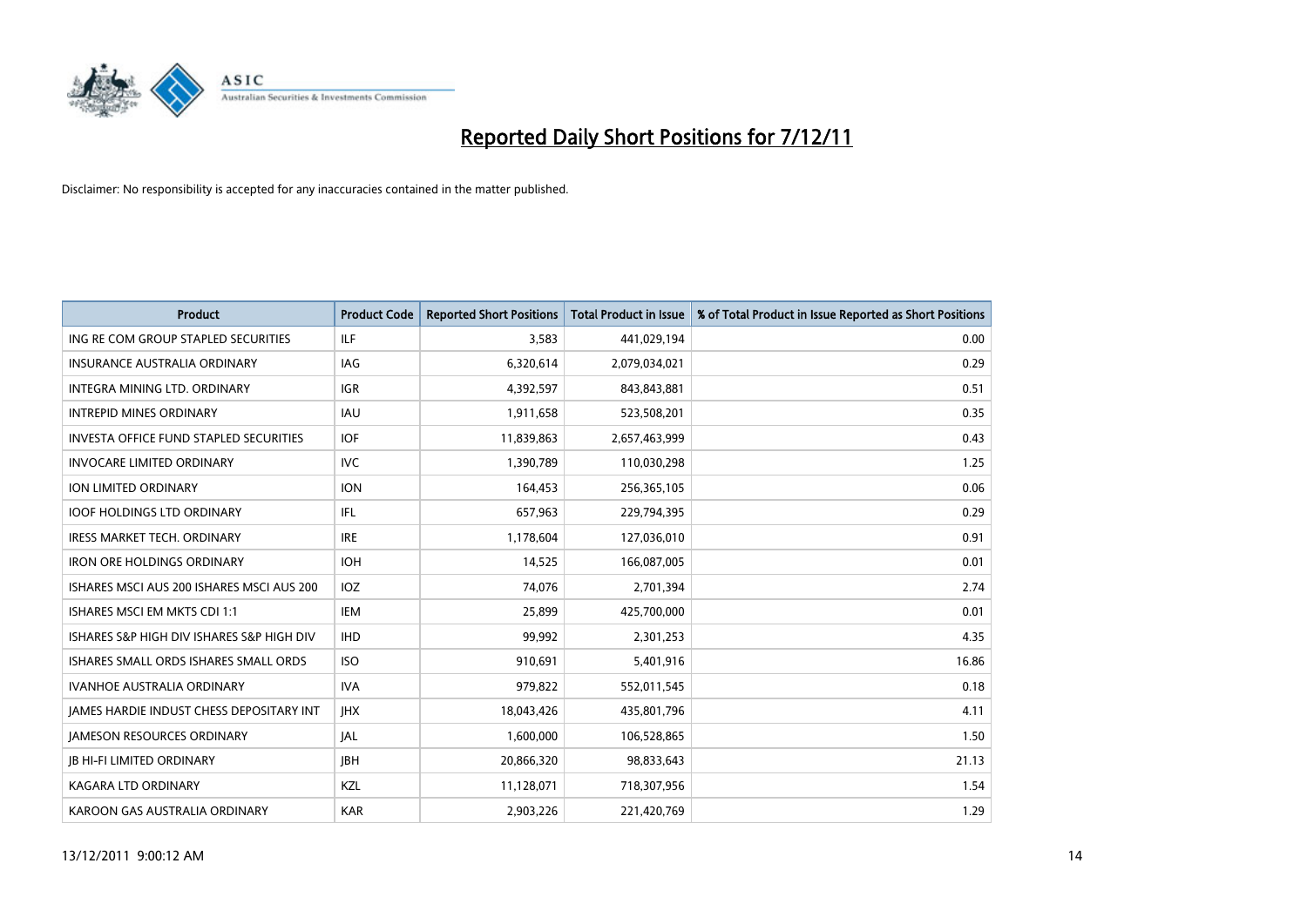

| <b>Product</b>                        | <b>Product Code</b> | <b>Reported Short Positions</b> | <b>Total Product in Issue</b> | % of Total Product in Issue Reported as Short Positions |
|---------------------------------------|---------------------|---------------------------------|-------------------------------|---------------------------------------------------------|
| KATHMANDU HOLD LTD ORDINARY           | <b>KMD</b>          | 2,180,513                       | 200,000,000                   | 1.08                                                    |
| <b>KBL MINING LIMITED ORDINARY</b>    | <b>KBL</b>          | 1,820                           | 166,702,510                   | 0.00                                                    |
| <b>KEYBRIDGE CAPITAL ORDINARY</b>     | <b>KBC</b>          | 7,999                           | 172,070,564                   | 0.00                                                    |
| KINGSGATE CONSOLID. ORDINARY          | <b>KCN</b>          | 3,717,353                       | 140,872,908                   | 2.64                                                    |
| KINGSROSE MINING LTD ORDINARY         | <b>KRM</b>          | 1,288,738                       | 269,498,726                   | 0.48                                                    |
| KULA GOLD LIMITED ORDINARY            | <b>KGD</b>          | 1,744                           | 92,200,707                    | 0.00                                                    |
| <b>LEGEND MINING ORDINARY</b>         | <b>LEG</b>          | 2,622,872                       | 1,980,350,801                 | 0.13                                                    |
| LEIGHTON HOLDINGS ORDINARY            | LEI                 | 6,882,938                       | 336,515,596                   | 2.03                                                    |
| LEND LEASE GROUP UNIT/ORD STAPLED     | LLC                 | 1,033,317                       | 571,804,090                   | 0.17                                                    |
| LEYSHON RESOURCES ORDINARY            | LRL                 | 85,026                          | 246,525,724                   | 0.03                                                    |
| LINC ENERGY LTD ORDINARY              | <b>LNC</b>          | 8,491,105                       | 504,487,631                   | 1.68                                                    |
| LIQUEFIED NATURAL ORDINARY            | <b>LNG</b>          | 370,140                         | 267,699,015                   | 0.14                                                    |
| LYNAS CORPORATION ORDINARY            | <b>LYC</b>          | 113,884,856                     | 1,713,846,913                 | 6.61                                                    |
| M2 TELECOMMUNICATION ORDINARY         | <b>MTU</b>          | 314,034                         | 124,493,385                   | 0.24                                                    |
| <b>MACA LIMITED ORDINARY</b>          | <b>MLD</b>          | 2,000                           | 150,000,000                   | 0.00                                                    |
| MACARTHUR COAL ORDINARY               | <b>MCC</b>          | 20,960                          | 302,092,343                   | 0.00                                                    |
| <b>MACMAHON HOLDINGS ORDINARY</b>     | <b>MAH</b>          | 3,079,932                       | 738,631,705                   | 0.41                                                    |
| MACQ ATLAS ROADS GRP ORDINARY STAPLED | <b>MOA</b>          | 15,069,237                      | 464,279,594                   | 3.24                                                    |
| MACOUARIE GROUP LTD ORDINARY          | MQG                 | 5,602,697                       | 348,545,115                   | 1.56                                                    |
| MAP GROUP US PROHIB DEF SET           | <b>MAPDA</b>        | 4,215,763                       | 1,861,210,782                 | 0.21                                                    |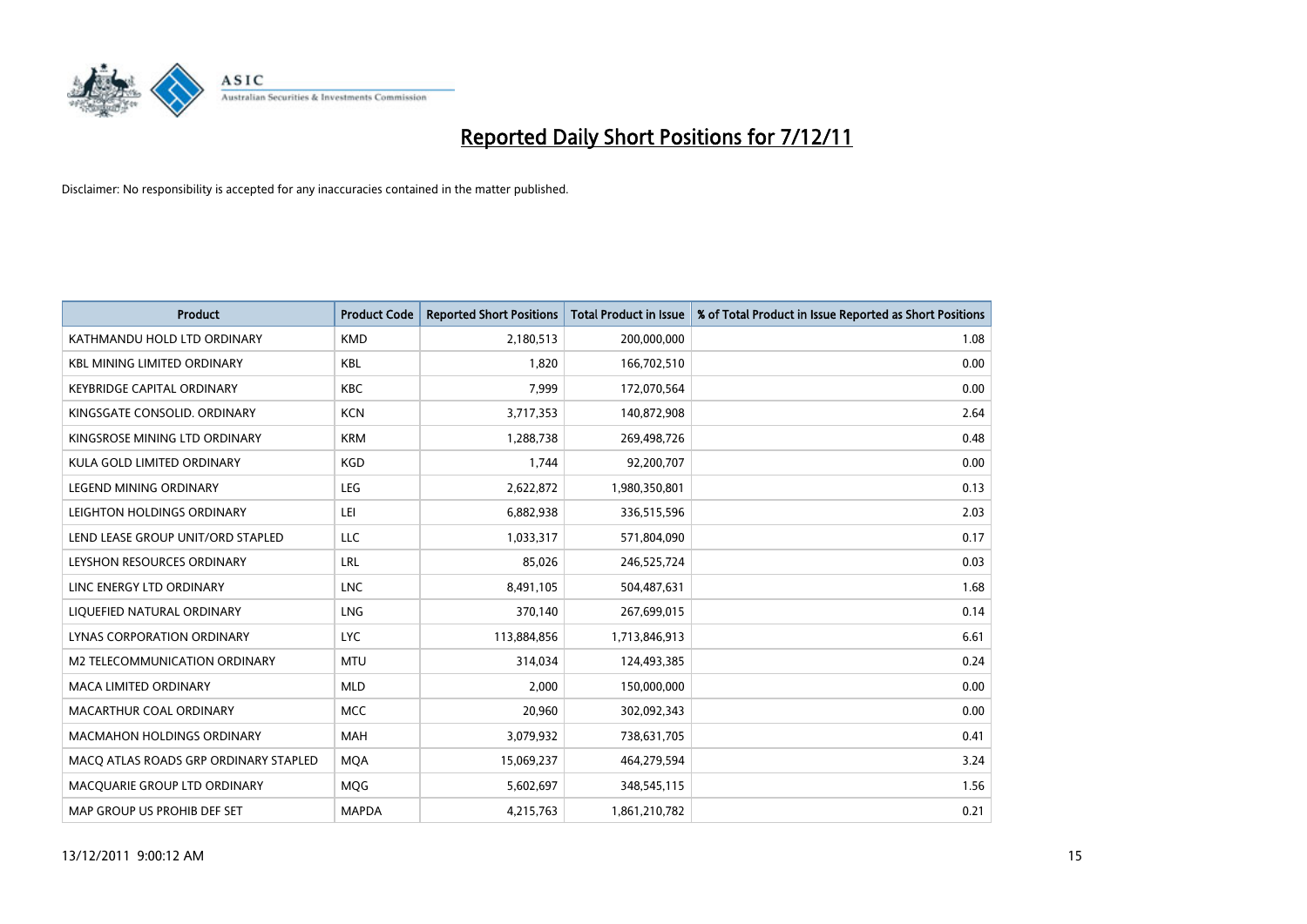

| <b>Product</b>                 | <b>Product Code</b> | <b>Reported Short Positions</b> | <b>Total Product in Issue</b> | % of Total Product in Issue Reported as Short Positions |
|--------------------------------|---------------------|---------------------------------|-------------------------------|---------------------------------------------------------|
| <b>MARENGO MINING ORDINARY</b> | <b>MGO</b>          | 1,439,850                       | 1,002,399,863                 | 0.14                                                    |
| MATRIX C & E LTD ORDINARY      | <b>MCE</b>          | 411,277                         | 77,081,507                    | 0.52                                                    |
| MCMILLAN SHAKESPEARE ORDINARY  | <b>MMS</b>          | 101,432                         | 70,639,319                    | 0.14                                                    |
| MCPHERSON'S LTD ORDINARY       | <b>MCP</b>          | 16,360                          | 72,401,758                    | 0.02                                                    |
| MEDUSA MINING LTD ORDINARY     | <b>MML</b>          | 766,259                         | 188,837,911                   | 0.40                                                    |
| MELBOURNE IT LIMITED ORDINARY  | <b>MLB</b>          | 136,142                         | 81,352,178                    | 0.17                                                    |
| MEO AUSTRALIA LTD ORDINARY     | <b>MEO</b>          | 3,720,892                       | 539,913,260                   | 0.68                                                    |
| <b>MERMAID MARINE ORDINARY</b> | <b>MRM</b>          | 359,680                         | 217,833,136                   | 0.16                                                    |
| MESOBLAST LIMITED ORDINARY     | <b>MSB</b>          | 7,943,650                       | 280,425,258                   | 2.85                                                    |
| METALS X LIMITED ORDINARY      | <b>MLX</b>          | 326,940                         | 1,327,100,831                 | 0.03                                                    |
| METCASH LIMITED ORDINARY       | <b>MTS</b>          | 28,416,072                      | 771,343,008                   | 3.66                                                    |
| METGASCO LIMITED ORDINARY      | <b>MEL</b>          | 235,435                         | 338,958,156                   | 0.07                                                    |
| METMINCO LIMITED ORDINARY      | <b>MNC</b>          | 5,344,133                       | 1,674,466,146                 | 0.31                                                    |
| MHM METALS LIMITED ORDINARY    | <b>MHM</b>          | 181,400                         | 102,957,456                   | 0.18                                                    |
| MICLYN EXP OFFSHR ORDINARY     | <b>MIO</b>          | 19,297                          | 274,618,684                   | 0.01                                                    |
| MINCOR RESOURCES NL ORDINARY   | <b>MCR</b>          | 1,062,644                       | 196,180,804                   | 0.53                                                    |
| MINEMAKERS LIMITED ORDINARY    | <b>MAK</b>          | 44,227                          | 228,236,727                   | 0.02                                                    |
| MINERAL DEPOSITS ORDINARY      | <b>MDL</b>          | 129,107                         | 83,538,786                    | 0.16                                                    |
| MINERAL RESOURCES, ORDINARY    | <b>MIN</b>          | 705,442                         | 184,376,989                   | 0.36                                                    |
| MIRABELA NICKEL LTD ORDINARY   | <b>MBN</b>          | 15,178,526                      | 491,781,237                   | 3.08                                                    |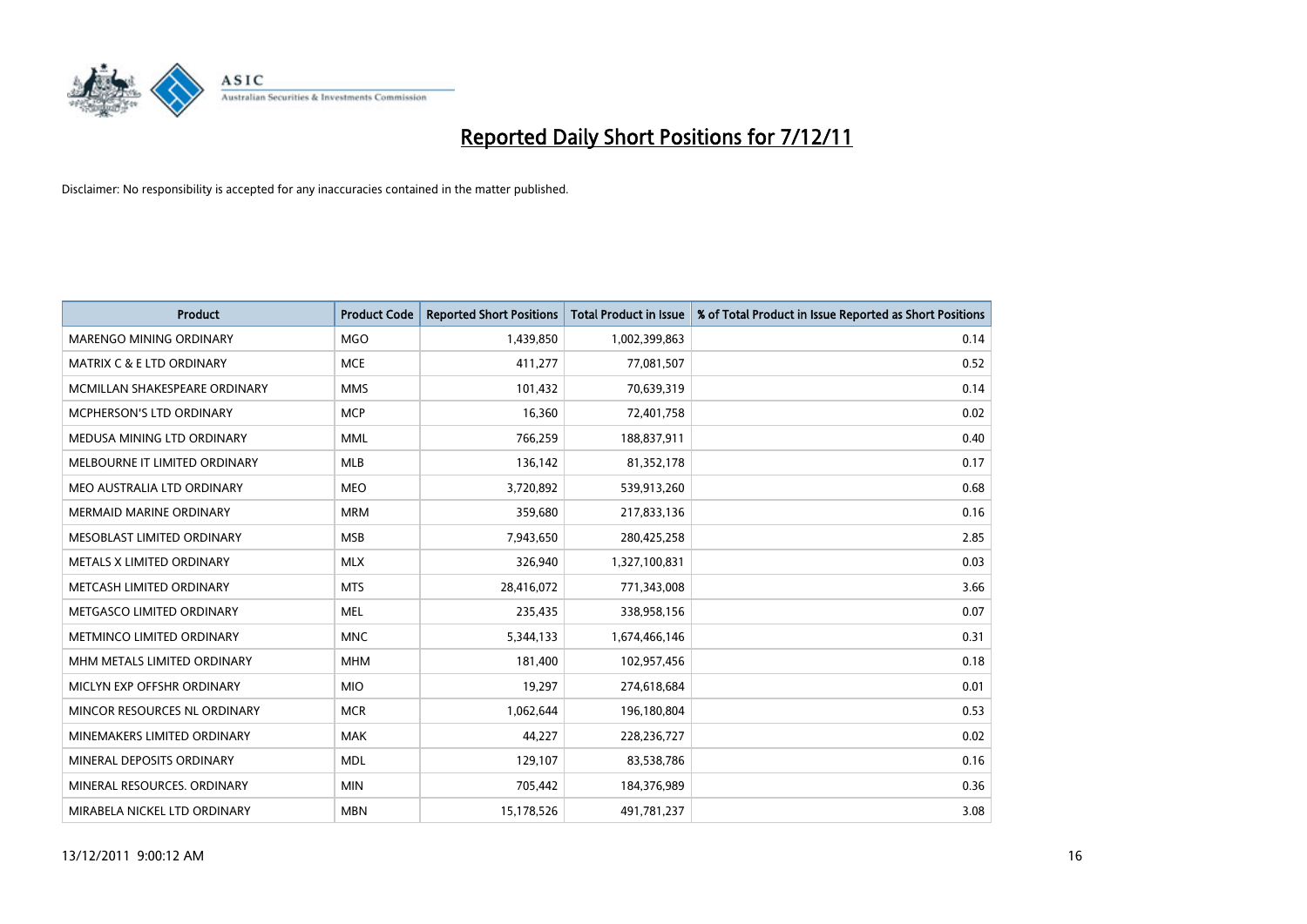

| <b>Product</b>                    | <b>Product Code</b> | <b>Reported Short Positions</b> | <b>Total Product in Issue</b> | % of Total Product in Issue Reported as Short Positions |
|-----------------------------------|---------------------|---------------------------------|-------------------------------|---------------------------------------------------------|
| MIRVAC GROUP STAPLED SECURITIES   | <b>MGR</b>          | 24,338,555                      | 3,416,924,188                 | 0.71                                                    |
| MOLOPO ENERGY LTD ORDINARY        | <b>MPO</b>          | 1,684,593                       | 245,579,810                   | 0.69                                                    |
| MOLY MINES LIMITED ORDINARY       | <b>MOL</b>          | 6,234                           | 384,893,989                   | 0.00                                                    |
| MONADELPHOUS GROUP ORDINARY       | <b>MND</b>          | 1,608,057                       | 88,674,327                    | 1.82                                                    |
| MORTGAGE CHOICE LTD ORDINARY      | <b>MOC</b>          | 1,146,138                       | 119,948,255                   | 0.95                                                    |
| <b>MOUNT GIBSON IRON ORDINARY</b> | <b>MGX</b>          | 7,189,318                       | 1,082,570,693                 | 0.67                                                    |
| MSF SUGAR LIMITED ORDINARY        | <b>MSF</b>          | 16,103                          | 69,248,422                    | 0.02                                                    |
| MULTIPLEX SITES SITES             | <b>MXUPA</b>        | 22                              | 4,500,000                     | 0.00                                                    |
| MURCHISON METALS LTD ORDINARY     | <b>MMX</b>          | 12,939,794                      | 442,437,524                   | 2.92                                                    |
| MYER HOLDINGS LTD ORDINARY        | <b>MYR</b>          | 68,981,955                      | 583,384,551                   | 11.79                                                   |
| <b>MYSTATE LIMITED ORDINARY</b>   | <b>MYS</b>          | 3,639                           | 67,463,454                    | 0.00                                                    |
| NATIONAL AUST. BANK ORDINARY      | <b>NAB</b>          | 19,309,792                      | 2,204,213,794                 | 0.84                                                    |
| NATURAL FUEL LIMITED ORDINARY     | <b>NFL</b>          | $\mathbf{1}$                    | 1,121,912                     | 0.00                                                    |
| NAVIGATOR RESOURCES ORDINARY      | <b>NAV</b>          | 500                             | 2,222,106,823                 | 0.00                                                    |
| NAVITAS LIMITED ORDINARY          | <b>NVT</b>          | 3,525,424                       | 375,318,628                   | 0.92                                                    |
| NEON ENERGY LIMITED ORDINARY      | <b>NEN</b>          | 1,320,543                       | 432,645,272                   | 0.31                                                    |
| NEPTUNE MARINE ORDINARY           | <b>NMS</b>          | 182,253                         | 1,748,545,632                 | 0.01                                                    |
| NEW HOPE CORPORATION ORDINARY     | <b>NHC</b>          | 269,997                         | 830,230,549                   | 0.03                                                    |
| NEW STANDARD ENERGY ORDINARY      | <b>NSE</b>          | 606,385                         | 282,844,638                   | 0.21                                                    |
| NEWCREST MINING ORDINARY          | <b>NCM</b>          | 1,426,942                       | 765,495,616                   | 0.19                                                    |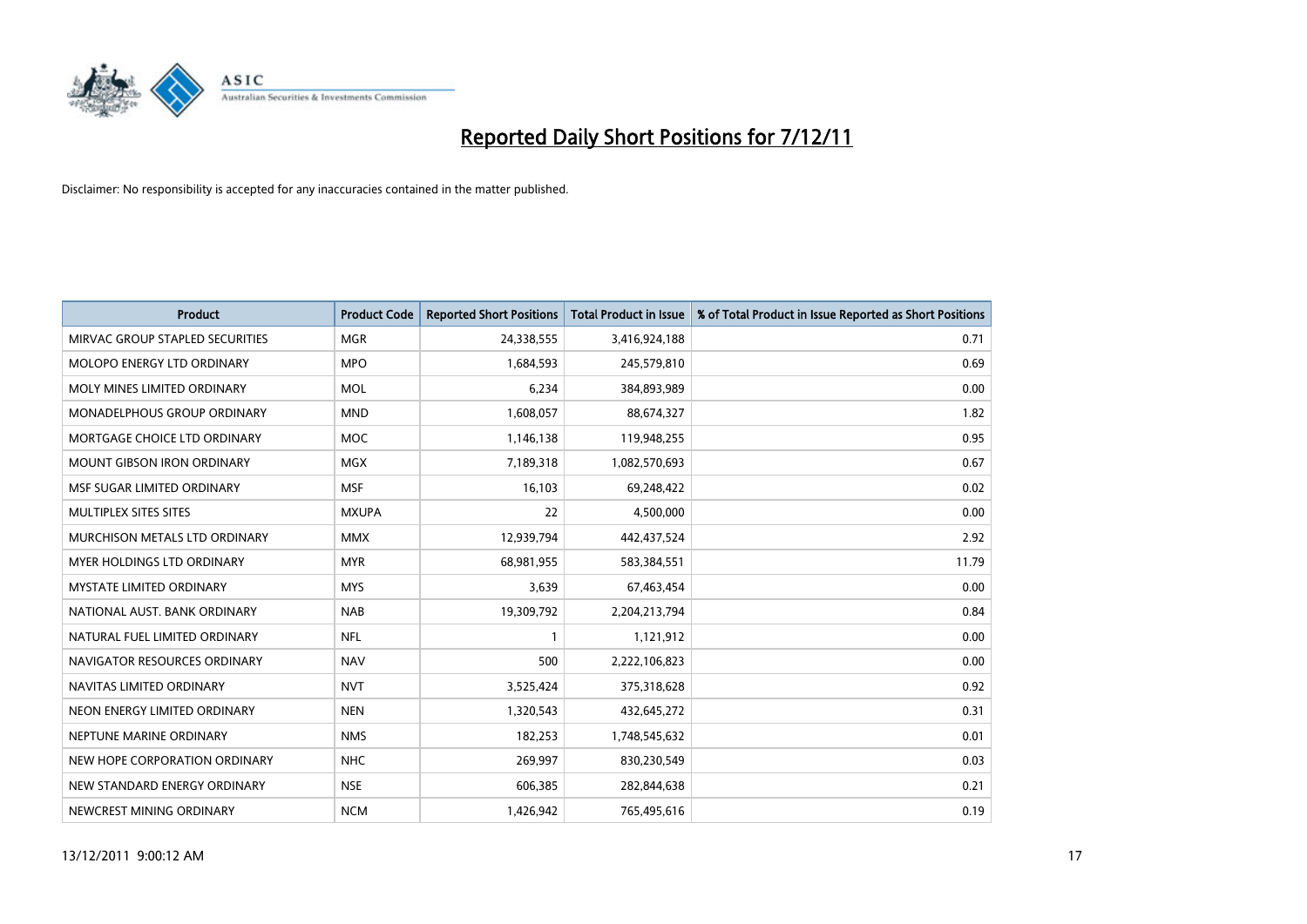

| <b>Product</b>                        | <b>Product Code</b> | <b>Reported Short Positions</b> | <b>Total Product in Issue</b> | % of Total Product in Issue Reported as Short Positions |
|---------------------------------------|---------------------|---------------------------------|-------------------------------|---------------------------------------------------------|
| NEWS CORP A NON-VOTING CDI            | <b>NWSLV</b>        | 2,675,590                       | 1,695,588,089                 | 0.16                                                    |
| NEWS CORP B VOTING CDI                | <b>NWS</b>          | 2,199,791                       | 798,520,953                   | 0.27                                                    |
| NEXBIS LIMITED ORDINARY               | <b>NBS</b>          | 63,733                          | 798,356,704                   | 0.01                                                    |
| NEXTDC LIMITED ORDINARY               | <b>NXT</b>          | 1,984                           | 123,533,558                   | 0.00                                                    |
| NEXUS ENERGY LIMITED ORDINARY         | <b>NXS</b>          | 4,444,063                       | 1,326,821,159                 | 0.33                                                    |
| NIB HOLDINGS LIMITED ORDINARY         | <b>NHF</b>          | 104,911                         | 466,733,110                   | 0.02                                                    |
| NIDO PETROLEUM ORDINARY               | <b>NDO</b>          | 593,641                         | 1,389,163,151                 | 0.05                                                    |
| NOBLE MINERAL RES ORDINARY            | <b>NMG</b>          | 984,306                         | 523,308,820                   | 0.19                                                    |
| NORTHERN IRON LTD ORDINARY            | <b>NFE</b>          | 794,901                         | 367,334,863                   | 0.22                                                    |
| NRW HOLDINGS LIMITED ORDINARY         | <b>NWH</b>          | 1,651,942                       | 278,888,011                   | 0.59                                                    |
| NUCOAL RESOURCES NL ORDINARY          | <b>NCR</b>          | 79,200                          | 441,150,707                   | 0.02                                                    |
| NUFARM LIMITED ORDINARY               | <b>NUF</b>          | 3,922,920                       | 261,947,565                   | 1.50                                                    |
| OAKTON LIMITED ORDINARY               | <b>OKN</b>          | 603,278                         | 93,800,235                    | 0.64                                                    |
| OCEANAGOLD CORP. CHESS DEPOSITARY INT | <b>OGC</b>          | 798,503                         | 262,642,606                   | 0.30                                                    |
| OCEANIA CAPITAL LTD ORDINARY          | <b>OCP</b>          | 2,500                           | 91,921,295                    | 0.00                                                    |
| OIL SEARCH LTD ORDINARY               | OSH                 | 7,353,958                       | 1,325,155,171                 | 0.56                                                    |
| OM HOLDINGS LIMITED ORDINARY          | OMH                 | 12,398,142                      | 504,105,150                   | 2.44                                                    |
| ONESTEEL LIMITED ORDINARY             | OST                 | 44,525,835                      | 1,342,393,583                 | 3.30                                                    |
| ORICA LIMITED ORDINARY                | ORI                 | 3,153,956                       | 363,966,570                   | 0.85                                                    |
| ORIGIN ENERGY ORDINARY                | <b>ORG</b>          | 3,068,330                       | 1,086,138,610                 | 0.28                                                    |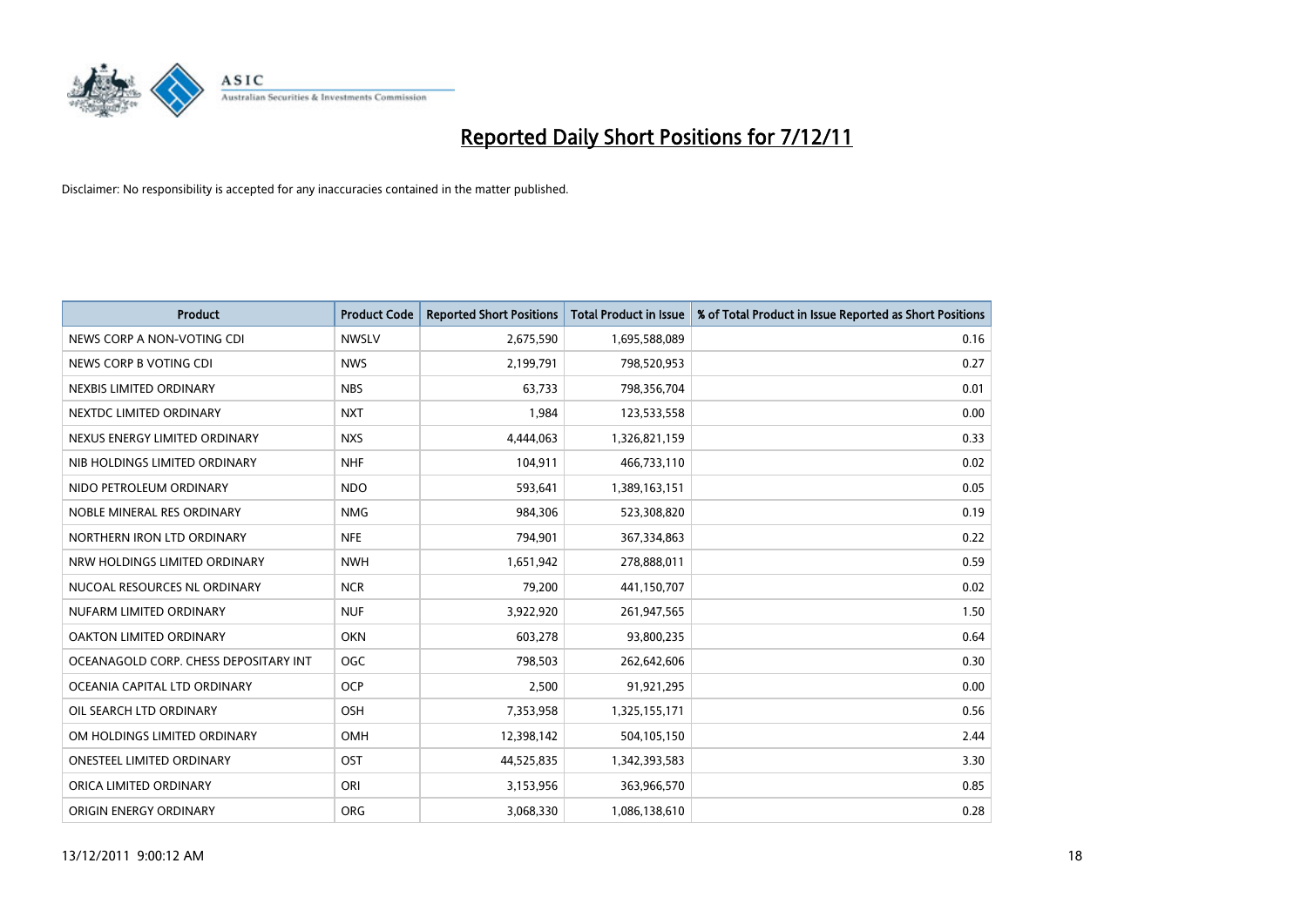

| <b>Product</b>                | <b>Product Code</b> | <b>Reported Short Positions</b> | <b>Total Product in Issue</b> | % of Total Product in Issue Reported as Short Positions |
|-------------------------------|---------------------|---------------------------------|-------------------------------|---------------------------------------------------------|
| OROCOBRE LIMITED ORDINARY     | <b>ORE</b>          | 252,641                         | 103,195,029                   | 0.24                                                    |
| OROTONGROUP LIMITED ORDINARY  | ORL                 | 6,852                           | 40,880,902                    | 0.01                                                    |
| OTTO ENERGY LIMITED ORDINARY  | <b>OEL</b>          | 109,204                         | 1,138,290,071                 | 0.01                                                    |
| OZ MINERALS ORDINARY          | OZL                 | 9,889,055                       | 316,690,008                   | 3.09                                                    |
| PACIFIC BRANDS ORDINARY       | <b>PBG</b>          | 6,857,762                       | 912,915,695                   | 0.76                                                    |
| PALADIN ENERGY LTD ORDINARY   | <b>PDN</b>          | 31,122,845                      | 835,484,064                   | 3.75                                                    |
| PANAUST LIMITED ORDINARY      | <b>PNA</b>          | 12,757,642                      | 593,892,185                   | 2.14                                                    |
| PANORAMIC RESOURCES ORDINARY  | PAN                 | 833,129                         | 207,050,710                   | 0.40                                                    |
| PAPERLINX LIMITED ORDINARY    | <b>PPX</b>          | 2,825,320                       | 609,280,761                   | 0.47                                                    |
| PAPILLON RES LTD ORDINARY     | PIR                 | 482,808                         | 209,170,467                   | 0.23                                                    |
| PATTIES FOODS LTD ORDINARY    | PFL                 |                                 | 138,989,223                   | 0.00                                                    |
| PEET LIMITED ORDINARY         | <b>PPC</b>          | 341,560                         | 320,170,604                   | 0.11                                                    |
| PENINSULA ENERGY LTD ORDINARY | <b>PEN</b>          | 1,755,377                       | 2,135,490,443                 | 0.08                                                    |
| PERILYA LIMITED ORDINARY      | PEM                 | 2,897                           | 769,316,426                   | 0.00                                                    |
| PERPETUAL LIMITED ORDINARY    | <b>PPT</b>          | 2,725,051                       | 41,342,420                    | 6.58                                                    |
| PERSEUS MINING LTD ORDINARY   | PRU                 | 2,044,482                       | 455,827,088                   | 0.46                                                    |
| PETSEC ENERGY ORDINARY        | <b>PSA</b>          | 223,332                         | 231,283,622                   | 0.10                                                    |
| PHARMAXIS LTD ORDINARY        | <b>PXS</b>          | 2,207,870                       | 269,243,547                   | 0.82                                                    |
| PHOTON GROUP LTD ORDINARY     | PGA                 | 250,510                         | 1,540,886,866                 | 0.02                                                    |
| PLATINUM ASSET ORDINARY       | <b>PTM</b>          | 5,180,216                       | 561,347,878                   | 0.93                                                    |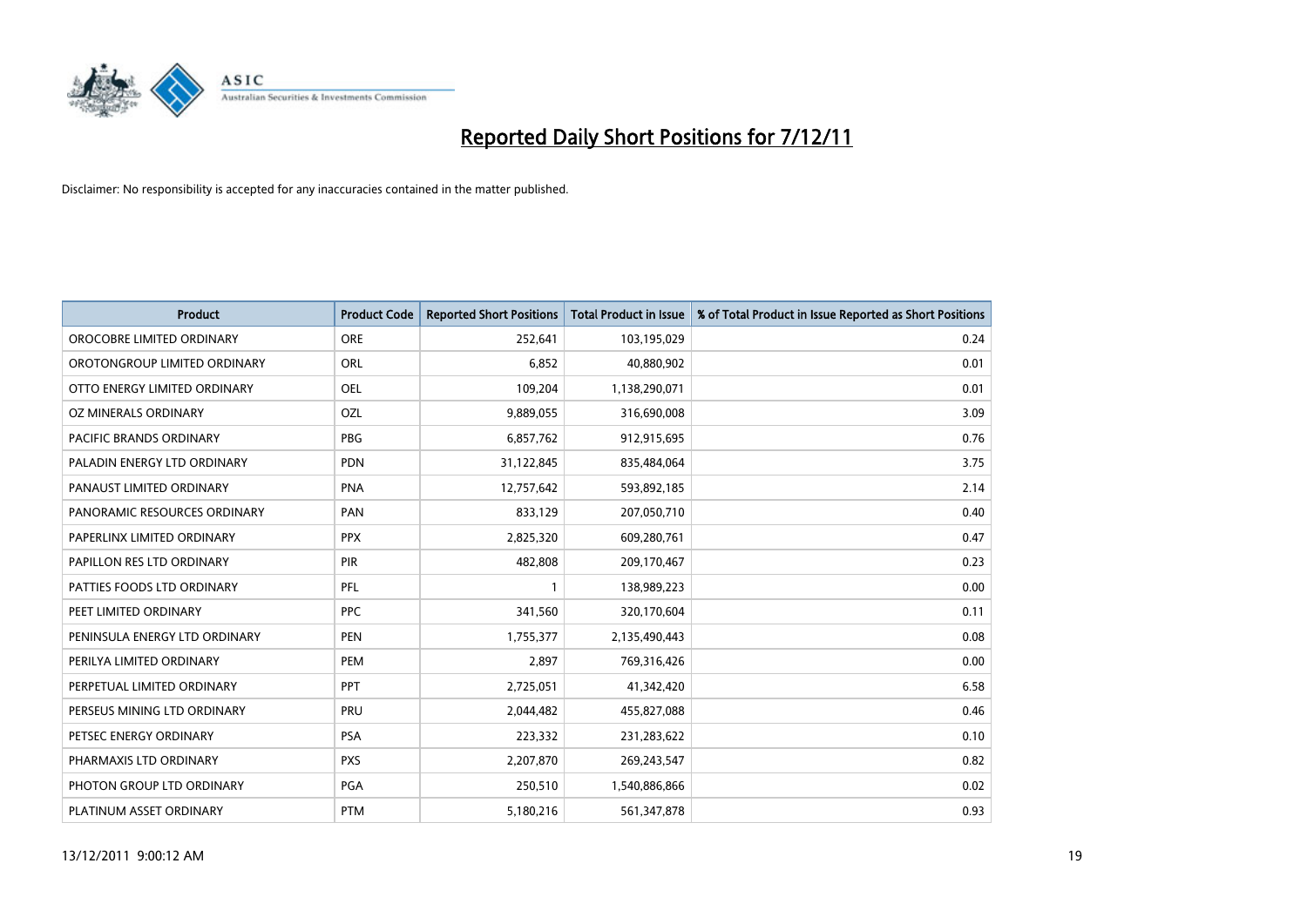

| <b>Product</b>                      | <b>Product Code</b> | <b>Reported Short Positions</b> | <b>Total Product in Issue</b> | % of Total Product in Issue Reported as Short Positions |
|-------------------------------------|---------------------|---------------------------------|-------------------------------|---------------------------------------------------------|
| PLATINUM AUSTRALIA ORDINARY         | <b>PLA</b>          | 2,942,720                       | 442,130,039                   | 0.67                                                    |
| PLATINUM AUSTRALIA RIGHTS 09-DEC-11 | <b>PLAR</b>         | 147,586                         | 36,844,170                    | 0.40                                                    |
| PLATINUM CAPITAL LTD ORDINARY       | <b>PMC</b>          |                                 | 165,756,878                   | 0.00                                                    |
| PLUTON RESOURCES ORDINARY           | <b>PLV</b>          | 102                             | 227,338,688                   | 0.00                                                    |
| PMI GOLD CORP CDI 1:1               | <b>PVM</b>          | 2,860                           | 52,109,650                    | 0.01                                                    |
| PMP LIMITED ORDINARY                | PMP                 | 32,389                          | 329,842,473                   | 0.01                                                    |
| PORT BOUVARD LIMITED ORDINARY       | PBD                 | 6,754                           | 593,868,295                   | 0.00                                                    |
| PREMIER INVESTMENTS ORDINARY        | <b>PMV</b>          | 502,067                         | 155,062,831                   | 0.33                                                    |
| PRIMA BIOMED LTD ORDINARY           | <b>PRR</b>          | 3,298,236                       | 1,018,266,121                 | 0.32                                                    |
| PRIMARY HEALTH CARE ORDINARY        | <b>PRY</b>          | 10,475,541                      | 500,336,679                   | 2.10                                                    |
| PRIME MEDIA GRP LTD ORDINARY        | <b>PRT</b>          | 2                               | 366,330,303                   | 0.00                                                    |
| PRIMEAG AUSTRALIA ORDINARY          | PAG                 | 65,060                          | 266,394,444                   | 0.03                                                    |
| PROGEN PHARMACEUTIC ORDINARY        | <b>PGL</b>          | 151,596                         | 24,709,097                    | 0.61                                                    |
| PROGRAMMED ORDINARY                 | <b>PRG</b>          | 541,483                         | 118,169,908                   | 0.46                                                    |
| PSIVIDA CORP CDI 1:1                | <b>PVA</b>          | 6,878                           | 8,801,773                     | 0.08                                                    |
| <b>QANTAS AIRWAYS ORDINARY</b>      | QAN                 | 28,785,585                      | 2,265,123,620                 | 1.27                                                    |
| OBE INSURANCE GROUP ORDINARY        | <b>OBE</b>          | 21,989,931                      | 1,115,545,692                 | 1.97                                                    |
| OR NATIONAL LIMITED ORDINARY        | <b>ORN</b>          | 28,609,158                      | 2,440,000,000                 | 1.16                                                    |
| ORXPHARMA LTD ORDINARY              | <b>ORX</b>          | 458,473                         | 144,244,857                   | 0.32                                                    |
| <b>QUBE LOGISTICS HLDG ORDINARY</b> | <b>QUB</b>          | 1,095,504                       | 809,646,656                   | 0.14                                                    |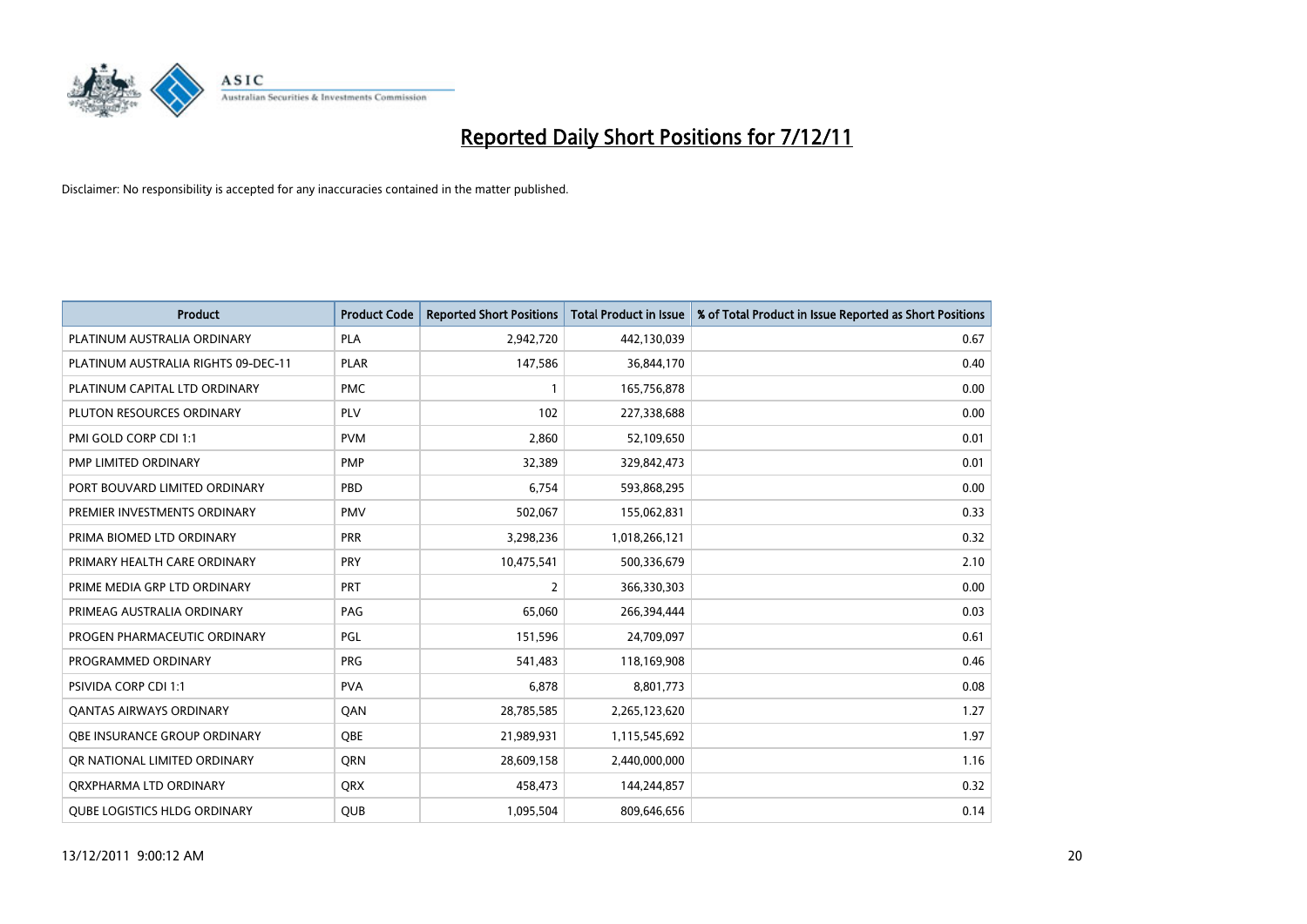

| <b>Product</b>                      | <b>Product Code</b> | <b>Reported Short Positions</b> | <b>Total Product in Issue</b> | % of Total Product in Issue Reported as Short Positions |
|-------------------------------------|---------------------|---------------------------------|-------------------------------|---------------------------------------------------------|
| RAMELIUS RESOURCES ORDINARY         | <b>RMS</b>          | 5,117,451                       | 326,556,273                   | 1.56                                                    |
| RAMSAY HEALTH CARE ORDINARY         | <b>RHC</b>          | 1,594,824                       | 202,081,252                   | 0.78                                                    |
| <b>RCR TOMLINSON ORDINARY</b>       | <b>RCR</b>          | 69.867                          | 133,601,005                   | 0.05                                                    |
| <b>REA GROUP ORDINARY</b>           | <b>REA</b>          | 400,772                         | 131,714,699                   | 0.31                                                    |
| <b>RECKON LIMITED ORDINARY</b>      | <b>RKN</b>          | 819,499                         | 133,235,028                   | 0.61                                                    |
| <b>RED FORK ENERGY ORDINARY</b>     | <b>RFE</b>          | 7,696                           | 269,769,853                   | 0.00                                                    |
| REDBANK ENERGY LTD ORDINARY         | AEJ                 | 19                              | 786,287                       | 0.00                                                    |
| REED RESOURCES LTD ORDINARY         | <b>RDR</b>          | 3,136,784                       | 264,742,501                   | 1.17                                                    |
| <b>REGIS RESOURCES ORDINARY</b>     | <b>RRL</b>          | 1,223,600                       | 434,457,441                   | 0.30                                                    |
| RESMED INC CDI 10:1                 | <b>RMD</b>          | 5,015,852                       | 1,556,242,300                 | 0.32                                                    |
| RESOLUTE MINING ORDINARY            | <b>RSG</b>          | 3,588,529                       | 476,547,954                   | 0.76                                                    |
| <b>RESOURCE GENERATION ORDINARY</b> | <b>RES</b>          | 214,311                         | 262,895,652                   | 0.08                                                    |
| RETAIL FOOD GROUP ORDINARY          | <b>RFG</b>          | 6,519                           | 108,229,282                   | 0.01                                                    |
| REVERSE CORP LIMITED ORDINARY       | <b>REF</b>          | 125,041                         | 92,382,175                    | 0.14                                                    |
| REX MINERALS LIMITED ORDINARY       | <b>RXM</b>          | 1,419,323                       | 153,635,519                   | 0.91                                                    |
| RHG LIMITED ORDINARY                | <b>RHG</b>          | 31,776                          | 308,483,177                   | 0.01                                                    |
| RIALTO ENERGY ORDINARY              | <b>RIA</b>          | 185,111                         | 375,006,264                   | 0.05                                                    |
| RIO TINTO LIMITED ORDINARY          | <b>RIO</b>          | 25,275,849                      | 435,758,720                   | 5.80                                                    |
| <b>RIVERCITY MOTORWAY STAPLED</b>   | <b>RCY</b>          | 132,000                         | 957,010,115                   | 0.01                                                    |
| ROC OIL COMPANY ORDINARY            | <b>ROC</b>          | 2,343,773                       | 683,029,641                   | 0.33                                                    |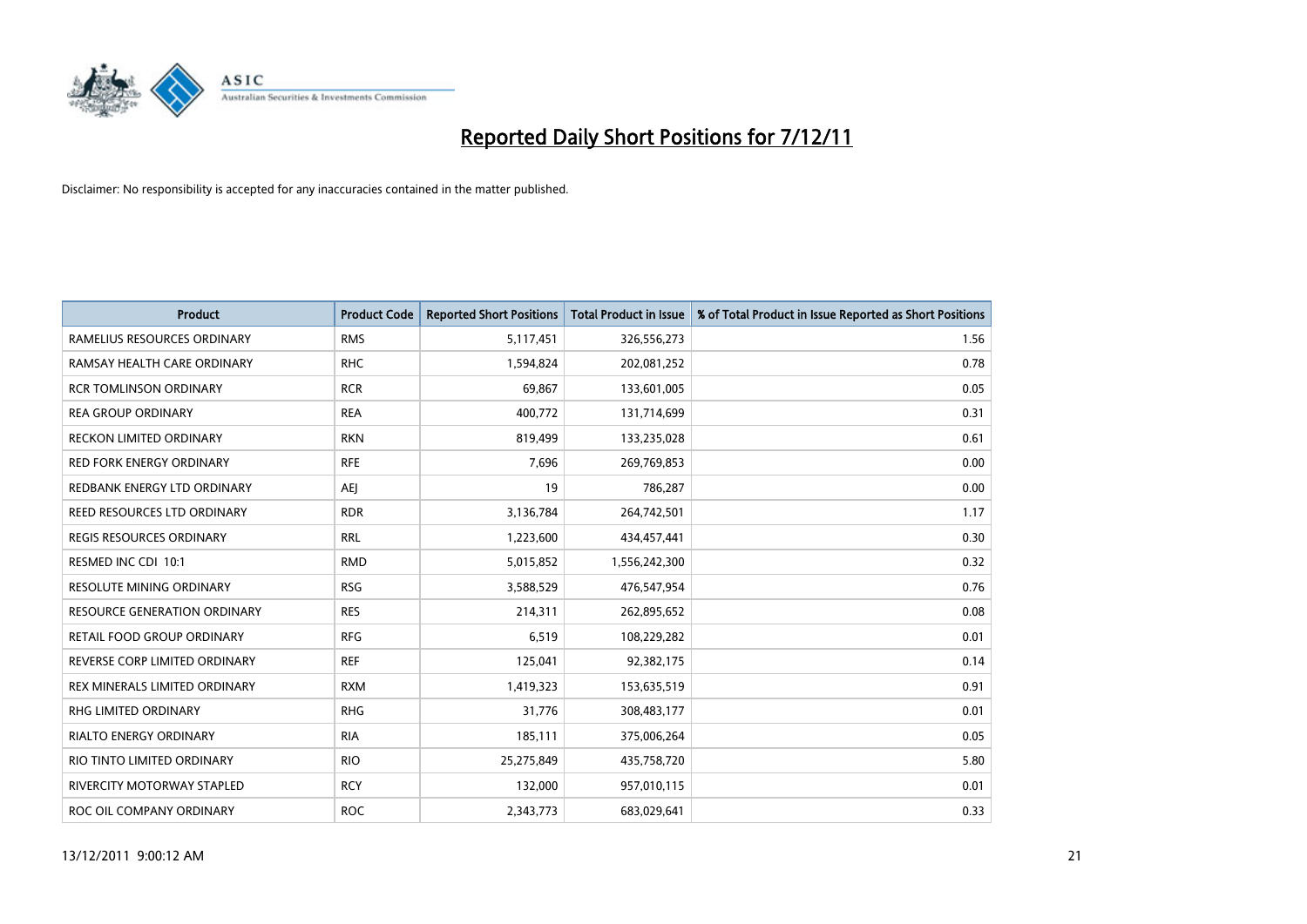

| <b>Product</b>                        | <b>Product Code</b> | <b>Reported Short Positions</b> | <b>Total Product in Issue</b> | % of Total Product in Issue Reported as Short Positions |
|---------------------------------------|---------------------|---------------------------------|-------------------------------|---------------------------------------------------------|
| ROYAL WOLF HOLDINGS ORDINARY          | <b>RWH</b>          | 64,030                          | 100,387,052                   | 0.06                                                    |
| SAI GLOBAL LIMITED ORDINARY           | SAI                 | 1,814,049                       | 202,259,037                   | 0.88                                                    |
| SALMAT LIMITED ORDINARY               | <b>SLM</b>          | 485,682                         | 159,802,174                   | 0.30                                                    |
| SAMSON OIL & GAS LTD ORDINARY         | <b>SSN</b>          | 291,672                         | 1,750,183,770                 | 0.01                                                    |
| SANDFIRE RESOURCES ORDINARY           | <b>SFR</b>          | 1,924,231                       | 150,879,969                   | 1.28                                                    |
| SANTOS LTD ORDINARY                   | <b>STO</b>          | 13,671,626                      | 941,523,332                   | 1.43                                                    |
| SARACEN MINERAL ORDINARY              | <b>SAR</b>          | 241.729                         | 593,883,240                   | 0.03                                                    |
| SEDGMAN LIMITED ORDINARY              | <b>SDM</b>          | 367,451                         | 212,215,619                   | 0.17                                                    |
| SEEK LIMITED ORDINARY                 | <b>SEK</b>          | 14,295,875                      | 337,101,307                   | 4.26                                                    |
| SELECT HARVESTS ORDINARY              | <b>SHV</b>          | 15,833                          | 56,392,664                    | 0.03                                                    |
| SENETAS CORPORATION ORDINARY          | <b>SEN</b>          | 756,999                         | 463,105,195                   | 0.16                                                    |
| SENEX ENERGY LIMITED ORDINARY         | <b>SXY</b>          | 2,482,661                       | 917,392,416                   | 0.28                                                    |
| SERVCORP LIMITED ORDINARY             | SRV                 | 26,183                          | 98,440,807                    | 0.03                                                    |
| SERVICE STREAM ORDINARY               | <b>SSM</b>          | 336,163                         | 283,418,867                   | 0.12                                                    |
| SEVEN GROUP HOLDINGS CONV. RED. PREF. | <b>SVWPA</b>        | 66,923                          | 4,963,640                     | 1.35                                                    |
| SEVEN GROUP HOLDINGS ORDINARY         | <b>SVW</b>          | 165,784                         | 306,410,281                   | 0.05                                                    |
| SEVEN WEST MEDIA LTD ORDINARY         | <b>SWM</b>          | 2,855,950                       | 645,719,542                   | 0.43                                                    |
| SIGMA PHARMACEUTICAL ORDINARY         | <b>SIP</b>          | 12,700,972                      | 1,178,626,572                 | 1.07                                                    |
| SILEX SYSTEMS ORDINARY                | <b>SLX</b>          | 454,627                         | 170,133,997                   | 0.26                                                    |
| SILVER LAKE RESOURCE ORDINARY         | <b>SLR</b>          | 2,510,198                       | 206,291,063                   | 1.21                                                    |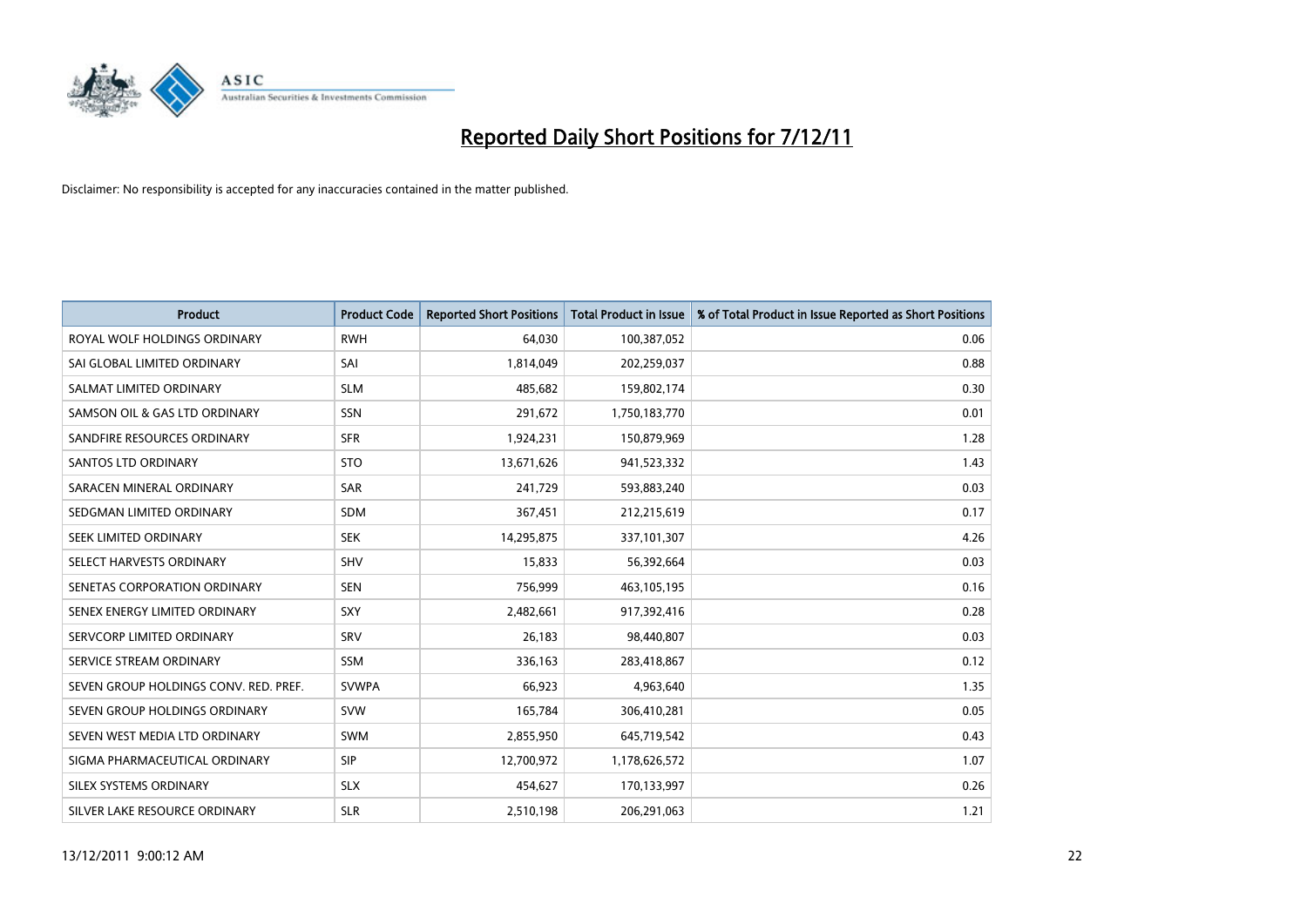

| <b>Product</b>                           | <b>Product Code</b> | <b>Reported Short Positions</b> | <b>Total Product in Issue</b> | % of Total Product in Issue Reported as Short Positions |
|------------------------------------------|---------------------|---------------------------------|-------------------------------|---------------------------------------------------------|
| SIMS METAL MGMT LTD ORDINARY             | <b>SGM</b>          | 3,534,918                       | 207,193,497                   | 1.71                                                    |
| SINGAPORE TELECOMM. CHESS DEPOSITARY INT | <b>SGT</b>          | 6,770,635                       | 190,439,807                   | 3.56                                                    |
| SIPA RESOURCES LTD ORDINARY              | <b>SRI</b>          | 126,000                         | 411,808,872                   | 0.03                                                    |
| SIRIUS RESOURCES NL ORDINARY             | <b>SIR</b>          | 82,500                          | 137,134,586                   | 0.06                                                    |
| SIRTEX MEDICAL ORDINARY                  | <b>SRX</b>          | 1,795                           | 55,768,136                    | 0.00                                                    |
| SKILLED GROUP LTD ORDINARY               | <b>SKE</b>          | 55,971                          | 233,403,776                   | 0.02                                                    |
| SKY CITY ENTERTAIN, ORDINARY             | <b>SKC</b>          | 9.856                           | 576,958,340                   | 0.00                                                    |
| SMS MANAGEMENT, ORDINARY                 | <b>SMX</b>          | 100,761                         | 68,290,180                    | 0.14                                                    |
| SONIC HEALTHCARE ORDINARY                | <b>SHL</b>          | 5,546,630                       | 389,969,875                   | 1.41                                                    |
| SOUL PATTINSON (W.H) ORDINARY            | SOL                 | 8,713                           | 238,640,580                   | 0.00                                                    |
| SOUTH BOULDER MINES ORDINARY             | <b>STB</b>          | 144,987                         | 87,115,688                    | 0.16                                                    |
| SP AUSNET STAPLED SECURITIES             | <b>SPN</b>          | 3,423,063                       | 2,850,932,204                 | 0.11                                                    |
| SPARK INFRASTRUCTURE STAPLED NOTE & UNIT | SKI                 | 16,096,673                      | 1,326,734,264                 | 1.20                                                    |
| SPDR 200 FUND ETF UNITS                  | <b>STW</b>          | 8                               | 51,878,556                    | 0.00                                                    |
| SPECIALTY FASHION ORDINARY               | <b>SFH</b>          | 644,816                         | 192,086,121                   | 0.34                                                    |
| SPOTLESS GROUP LTD ORDINARY              | <b>SPT</b>          | 924,078                         | 265,454,407                   | 0.34                                                    |
| ST BARBARA LIMITED ORDINARY              | <b>SBM</b>          | 6,828,549                       | 325,615,389                   | 2.11                                                    |
| STAGING CONNECTIONS ORDINARY             | <b>STG</b>          | 2,917,189                       | 78,317,726                    | 3.72                                                    |
| STANMORE COAL LTD ORDINARY               | <b>SMR</b>          | 17,231                          | 89,791,402                    | 0.02                                                    |
| STARPHARMA HOLDINGS ORDINARY             | SPL                 | 1,915,200                       | 277,804,020                   | 0.68                                                    |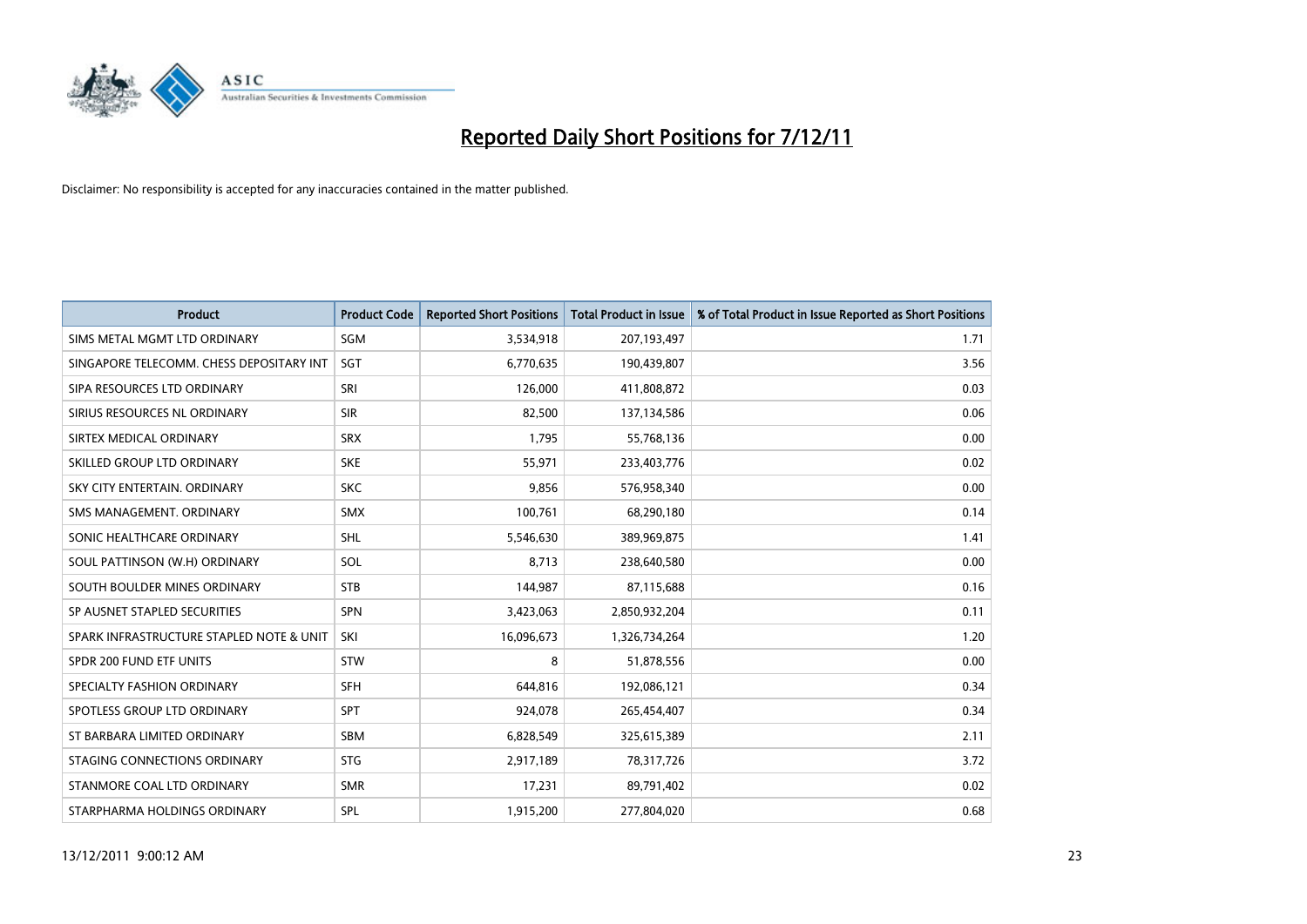

| <b>Product</b>                       | <b>Product Code</b> | <b>Reported Short Positions</b> | <b>Total Product in Issue</b> | % of Total Product in Issue Reported as Short Positions |
|--------------------------------------|---------------------|---------------------------------|-------------------------------|---------------------------------------------------------|
| STH AMERICAN COR LTD ORDINARY        | SAY                 | 9,200                           | 257,785,604                   | 0.00                                                    |
| STHN CROSS MEDIA ORDINARY            | <b>SXL</b>          | 3,256,287                       | 705,766,444                   | 0.45                                                    |
| STOCKLAND UNITS/ORD STAPLED          | SGP                 | 19,181,495                      | 2,320,649,791                 | 0.81                                                    |
| STRAITS RES LTD. ORDINARY            | SRO                 | 495,246                         | 324,796,141                   | 0.15                                                    |
| <b>STW COMMUNICATIONS ORDINARY</b>   | SGN                 | 247,538                         | 363,403,799                   | 0.06                                                    |
| SUNCORP GROUP LTD ORDINARY           | <b>SUN</b>          | 10,207,057                      | 1,286,600,980                 | 0.77                                                    |
| SUNDANCE ENERGY ORDINARY             | <b>SEA</b>          | 109,358                         | 277,098,474                   | 0.04                                                    |
| SUNDANCE RESOURCES ORDINARY          | <b>SDL</b>          | 4,480,451                       | 2,918,672,169                 | 0.15                                                    |
| SUNLAND GROUP LTD ORDINARY           | <b>SDG</b>          | 26,203                          | 201,578,526                   | 0.01                                                    |
| SUPER RET REP LTD ORDINARY           | <b>SUL</b>          | 1,647,274                       | 194,734,593                   | 0.83                                                    |
| <b>SWICK MINING ORDINARY</b>         | <b>SWK</b>          | 1.548                           | 236,724,970                   | 0.00                                                    |
| SYMEX HOLDINGS ORDINARY              | <b>SYM</b>          | 6,633                           | 191,593,493                   | 0.00                                                    |
| <b>TABCORP HOLDINGS LTD ORDINARY</b> | <b>TAH</b>          | 4,031,462                       | 712,805,880                   | 0.56                                                    |
| <b>TALENT2 INTERNATION ORDINARY</b>  | <b>TWO</b>          | 7                               | 147,403,701                   | 0.00                                                    |
| TANAMI GOLD NL ORDINARY              | <b>TAM</b>          | 77,944                          | 260,997,677                   | 0.03                                                    |
| TAP OIL LIMITED ORDINARY             | <b>TAP</b>          | 3,118,470                       | 240,995,311                   | 1.31                                                    |
| TASSAL GROUP LIMITED ORDINARY        | <b>TGR</b>          | 93,477                          | 146,304,404                   | 0.06                                                    |
| TATTS GROUP LTD ORDINARY             | <b>TTS</b>          | 14,707,373                      | 1,340,758,701                 | 1.10                                                    |
| <b>TELECOM CORPORATION ORDINARY</b>  | <b>TEL</b>          | 8,973,451                       | 1,925,409,580                 | 0.45                                                    |
| TELSTRA CORPORATION, ORDINARY        | <b>TLS</b>          | 31,474,049                      | 12,443,074,357                | 0.24                                                    |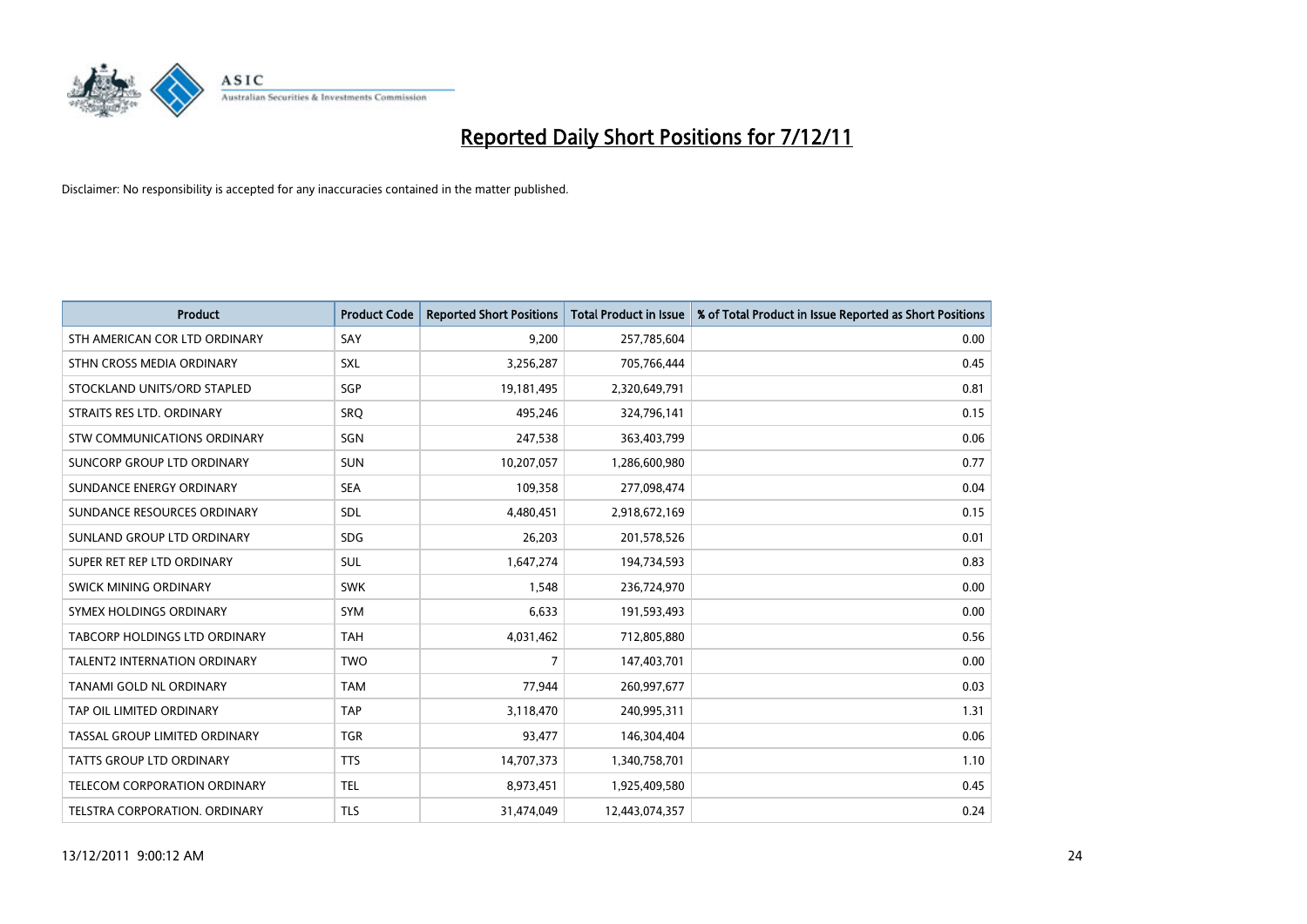

| <b>Product</b>                       | <b>Product Code</b> | <b>Reported Short Positions</b> | <b>Total Product in Issue</b> | % of Total Product in Issue Reported as Short Positions |
|--------------------------------------|---------------------|---------------------------------|-------------------------------|---------------------------------------------------------|
| TEN NETWORK HOLDINGS ORDINARY        | <b>TEN</b>          | 44,832,916                      | 1,045,236,720                 | 4.31                                                    |
| TERANGA GOLD CORP CDI 1:1            | <b>TGZ</b>          | 158,863                         | 153,870,012                   | 0.09                                                    |
| TFS CORPORATION LTD ORDINARY         | <b>TFC</b>          | 92,507                          | 279,621,829                   | 0.03                                                    |
| THAKRAL HOLDINGS GRP ORDINARY/UNIT   | <b>THG</b>          | $\overline{2}$                  | 585,365,014                   | 0.00                                                    |
| THE REJECT SHOP ORDINARY             | <b>TRS</b>          | 1,489,639                       | 26,071,170                    | 5.70                                                    |
| THOR MINING PLC CHESS DEPOSITARY 1:1 | <b>THR</b>          | 2,307                           | 222,489,120                   | 0.00                                                    |
| THORN GROUP LIMITED ORDINARY         | <b>TGA</b>          | 80,789                          | 146,091,970                   | 0.05                                                    |
| TIGER RESOURCES ORDINARY             | <b>TGS</b>          | 2,496,854                       | 671,110,549                   | 0.35                                                    |
| TISHMAN SPEYER UNITS                 | <b>TSO</b>          | 96,324                          | 338,440,904                   | 0.03                                                    |
| TNG LIMITED ORDINARY                 | <b>TNG</b>          | 4,321                           | 284,803,062                   | 0.00                                                    |
| TOLL HOLDINGS LTD ORDINARY           | <b>TOL</b>          | 22,924,729                      | 717,133,875                   | 3.19                                                    |
| TORO ENERGY LIMITED ORDINARY         | <b>TOE</b>          | 35,404                          | 975,436,676                   | 0.00                                                    |
| <b>TOWER LIMITED ORDINARY</b>        | <b>TWR</b>          | 689,519                         | 265,176,580                   | 0.26                                                    |
| TOX FREE SOLUTIONS ORDINARY          | <b>TOX</b>          | 15,801                          | 97,626,882                    | 0.01                                                    |
| TPG TELECOM LIMITED ORDINARY         | <b>TPM</b>          | 3,385,813                       | 793,808,141                   | 0.42                                                    |
| <b>TRANSFIELD SERVICES ORDINARY</b>  | <b>TSE</b>          | 4,278,914                       | 547,441,639                   | 0.77                                                    |
| TRANSPACIFIC INDUST, ORDINARY        | <b>TPI</b>          | 8,068,085                       | 1,578,209,025                 | 0.50                                                    |
| TRANSURBAN GROUP TRIPLE STAPLED SEC. | <b>TCL</b>          | 5,673,517                       | 1,451,447,154                 | 0.37                                                    |
| TREASURY WINE ESTATE ORDINARY        | <b>TWE</b>          | 12,800,624                      | 647,227,144                   | 1.97                                                    |
| TRINITY GROUP STAPLED SECURITIES     | <b>TCO</b>          | 3,419                           | 193,235,631                   | 0.00                                                    |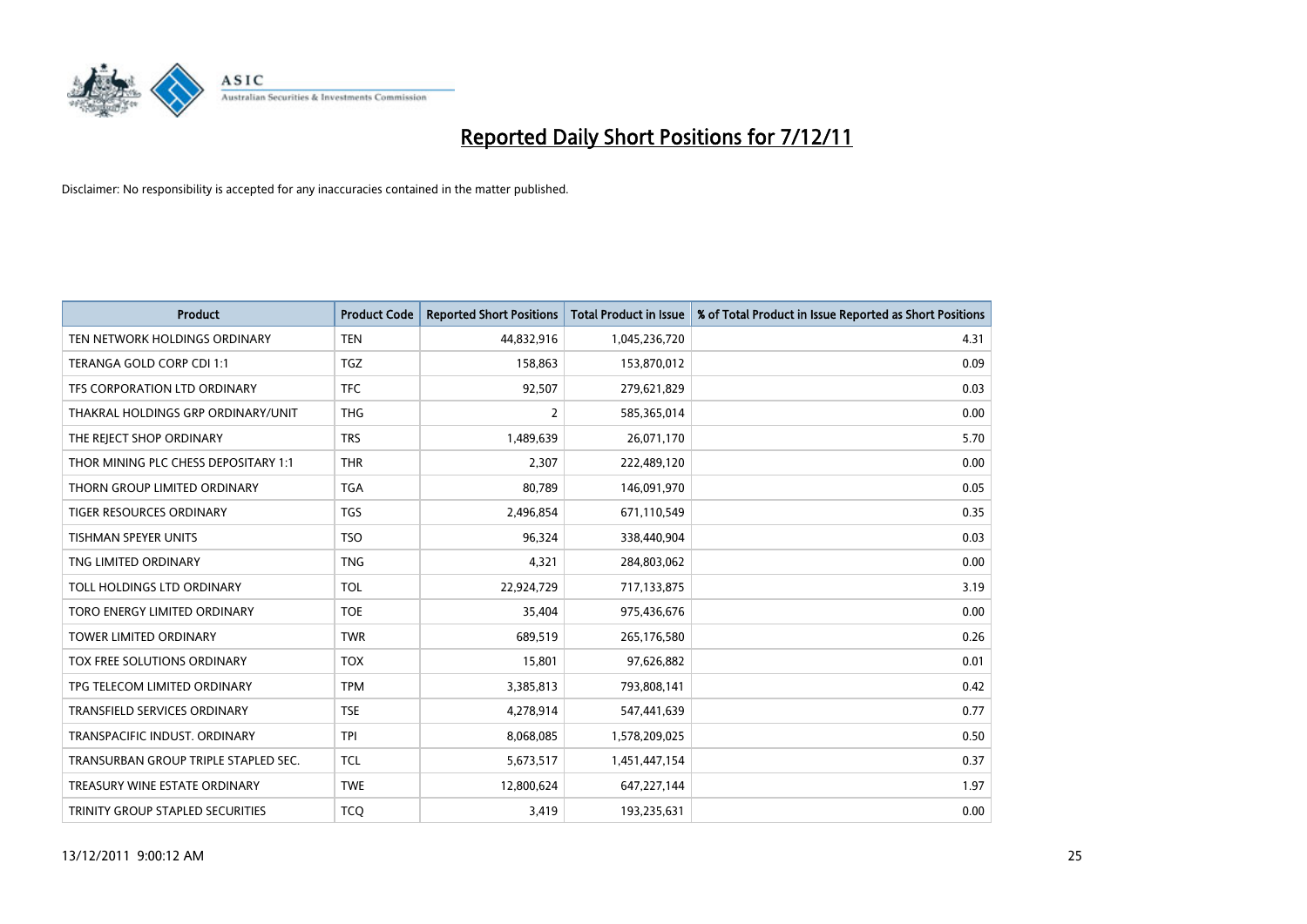

| <b>Product</b>                         | <b>Product Code</b> | <b>Reported Short Positions</b> | <b>Total Product in Issue</b> | % of Total Product in Issue Reported as Short Positions |
|----------------------------------------|---------------------|---------------------------------|-------------------------------|---------------------------------------------------------|
| TROY RESOURCES NL ORDINARY             | <b>TRY</b>          | 172,738                         | 88,499,823                    | 0.19                                                    |
| UGL LIMITED ORDINARY                   | UGL                 | 4,454,783                       | 166,047,171                   | 2.67                                                    |
| <b>UNILIFE CORPORATION CDI 6:1</b>     | <b>UNS</b>          | 211.172                         | 260,848,758                   | 0.08                                                    |
| UXC LIMITED ORDINARY                   | <b>UXC</b>          | 11,851                          | 306,933,250                   | 0.00                                                    |
| <b>VDM GROUP LIMITED ORDINARY</b>      | <b>VMG</b>          | 11,116                          | 932,485,103                   | 0.00                                                    |
| <b>VENTURE MINERALS ORDINARY</b>       | <b>VMS</b>          | 324,958                         | 221,093,592                   | 0.14                                                    |
| <b>VIEW RESOURCES LTD ORDINARY</b>     | <b>VRE</b>          | 1,760                           | 881,953,670                   | 0.00                                                    |
| VILLAGE ROADSHOW LTD ORDINARY          | <b>VRL</b>          | 702                             | 151,484,285                   | 0.00                                                    |
| <b>VIRGIN AUS HLDG LTD ORDINARY</b>    | <b>VAH</b>          | 25,857,902                      | 2,210,197,600                 | 1.16                                                    |
| <b>VITA GROUP LTD ORDINARY</b>         | <b>VTG</b>          | 75,190                          | 142,499,800                   | 0.05                                                    |
| VITERRA INC CDI 1:1                    | <b>VTA</b>          | 3,828                           | 68,629,939                    | 0.01                                                    |
| <b>WATPAC LIMITED ORDINARY</b>         | <b>WTP</b>          | 16,461                          | 185,160,973                   | 0.00                                                    |
| <b>WDS LIMITED ORDINARY</b>            | <b>WDS</b>          | 701                             | 144,740,614                   | 0.00                                                    |
| <b>WEBIET LIMITED ORDINARY</b>         | <b>WEB</b>          | 52,512                          | 73,180,426                    | 0.07                                                    |
| <b>WESFARMERS LIMITED ORDINARY</b>     | <b>WES</b>          | 32,688,166                      | 1,005,896,289                 | 3.24                                                    |
| WESFARMERS LIMITED PARTIALLY PROTECTED | <b>WESN</b>         | 68,359                          | 151, 175, 873                 | 0.05                                                    |
| WESTERN AREAS NL ORDINARY              | <b>WSA</b>          | 10,081,746                      | 179,735,899                   | 5.61                                                    |
| WESTERN DESERT RES. ORDINARY           | <b>WDR</b>          | 948                             | 207,477,648                   | 0.00                                                    |
| WESTFIELD GROUP ORD/UNIT STAPLED SEC   | <b>WDC</b>          | 9,505,669                       | 2,308,988,539                 | 0.37                                                    |
| WESTFIELD RETAIL TST UNIT STAPLED      | <b>WRT</b>          | 42,279,661                      | 3,054,166,195                 | 1.35                                                    |